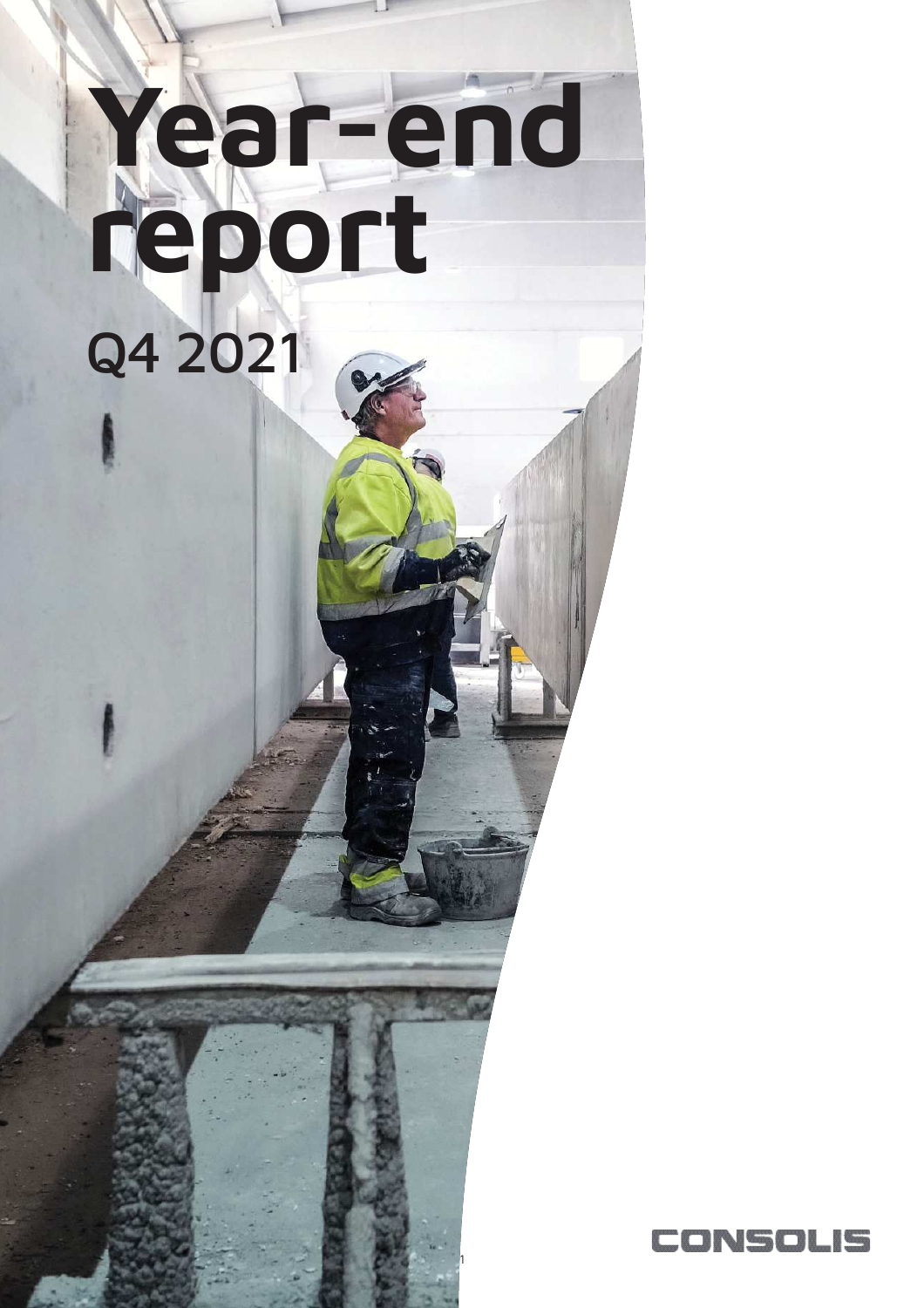#### **The forth quarter October-December**

• Net sales from continued operations amounted to € 308 million (262), corresponding to a sales growth of 17 percent. Currency effects had a positive impact of 1 percent.

• Operating profit (EBIT) amounted to  $\in$  12.3 million (-9.3).

• Adjusted EBITDA amounted to € 20.7 million (27.6), corresponding to a margin of 6.7 percent (10.5). Exchange rates had a positive impact of 0.5 percent.

• Order book increased 5 percent to € 925 million, compared to 878 million at the beginning of the quarter. Order intake in the quarter totaled  $\epsilon$  346 million, and the book to bill ratio corresponded to 1.12.

• Free cash flow from continued operations in the quarter amounted to € 34.4 million (30.2), primarily explained by seasonality effects in working capital. LTM cash conversion was 57 percent.

#### **Full year 2021**

• Net sales from continued operations amounted to € 1,106 million (1,037), corresponding to a sales growth of 7 percent. Currency effects had a positive impact of 1 percent.

• Operating profit (EBIT) came in at  $\in$  37.3 million (18.1).

• Adjusted EBITDA came in at € 81.7 million (95.3), corresponding to a margin of 7.4 percent (9.2). Mix of exchange rates had a neutral impact.

• The book to bill ratio corresponded to 1.22.

• Free cash flow from continued operations in the period amounted to €20.1 million (78.2).

#### **Events after the period**

• On January 31, 2022, Conoslis completed the sale of its Civil Works France business. For further information refer to p 8.

| 2020<br>$(\epsilon$ million)<br>2021<br>2020<br>2021<br>308<br>262<br>1,037<br>1,106<br>Net sales<br>81.7<br>95.3<br>Adjusted EBITDA<br>20.7<br>27.6<br>Adjusted EBITDA %<br>10.5%<br>9.2%<br>6.7%<br>7.4%<br>12.3<br>(9.3)<br>37.3<br>18.1<br>Operating profit (EBIT)<br>346<br>974<br>Order intake<br>259<br>1,352<br>925<br>651<br>925<br>651<br>Order book<br>1.22<br>Book to bill ratio<br>1.12<br>0.98<br>0.94<br>Cash conversion %<br>177%<br>135%<br>57%<br>105%<br>Free cash flow<br>34.4<br>30.2<br>20.1<br>78.2 | Key metrics. Consolis group * | Oct - Dec |  | Full year |  |
|----------------------------------------------------------------------------------------------------------------------------------------------------------------------------------------------------------------------------------------------------------------------------------------------------------------------------------------------------------------------------------------------------------------------------------------------------------------------------------------------------------------------------|-------------------------------|-----------|--|-----------|--|
|                                                                                                                                                                                                                                                                                                                                                                                                                                                                                                                            |                               |           |  |           |  |
|                                                                                                                                                                                                                                                                                                                                                                                                                                                                                                                            |                               |           |  |           |  |
|                                                                                                                                                                                                                                                                                                                                                                                                                                                                                                                            |                               |           |  |           |  |
|                                                                                                                                                                                                                                                                                                                                                                                                                                                                                                                            |                               |           |  |           |  |
|                                                                                                                                                                                                                                                                                                                                                                                                                                                                                                                            |                               |           |  |           |  |
|                                                                                                                                                                                                                                                                                                                                                                                                                                                                                                                            |                               |           |  |           |  |
|                                                                                                                                                                                                                                                                                                                                                                                                                                                                                                                            |                               |           |  |           |  |
|                                                                                                                                                                                                                                                                                                                                                                                                                                                                                                                            |                               |           |  |           |  |
|                                                                                                                                                                                                                                                                                                                                                                                                                                                                                                                            |                               |           |  |           |  |
|                                                                                                                                                                                                                                                                                                                                                                                                                                                                                                                            |                               |           |  |           |  |

The Issuer Compact Bidco B.V. is a private company with limited liability (besloten vennootschap met beperkte aansprakelijkheid) incorporated under the laws of the Netherlands. Compact Bidco B.V. is the direct parent company of Consolis Group. Figures in this report reflect the consolidated accounts of Consolis Group SAS. Refer to p 7 for comparison between Compact Bidco B.V. and Consolis Group SAS figures

\* Refering to continued operations. 2020 figures restated.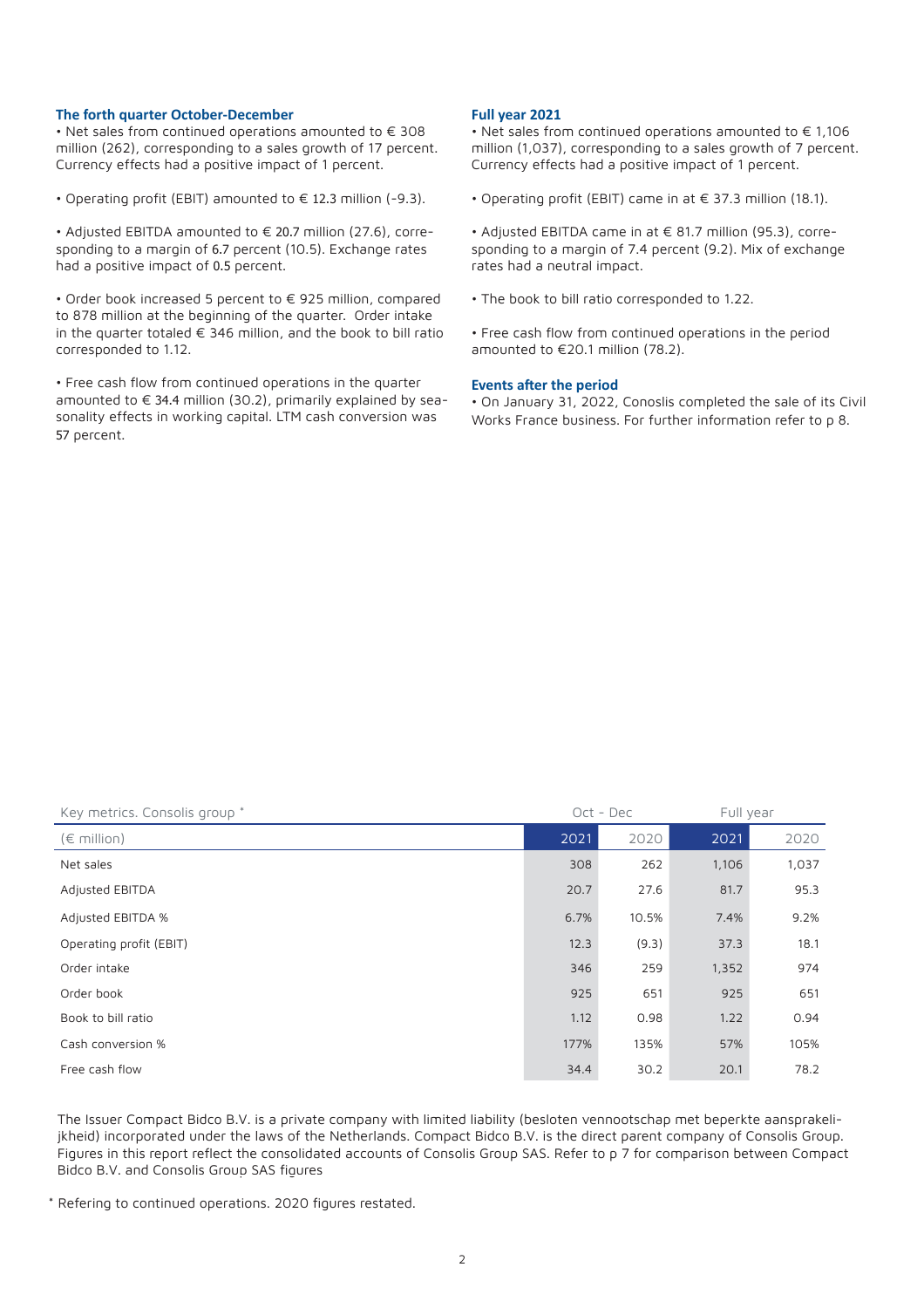## **CEO comments**

When summarizing the year of 2021, it is clear that the post pandemic economic recovery has been broad based and strong, but also challenging due to increasing raw material prices and high volatility of prices. Consolis order intake amounted to  $\epsilon$  346 million in Q4, which equals a book-to-bill ratio of 1.12. Our order book grew 5 percent since the last quarter and amounted to € 925 million at the end of the fourth quarter. Market demand remained strong across markets and our end costumer segments.

Net sales in the fourth quarter amounted to  $\epsilon$  308 million (262), up 17 percent vs. last year. Adjusted EBITDA amounted to € 20.7 million (27.6) and the adjusted EBITDA-margin was 6.7 percent (10.5). Free cash flow in the quarter amounted to € 34.4 million (30.2), primarily explained by seasonality effects and reversal of change in working capital in line with previous years, which means that the RCF was undrawn at year end of 2021.

The results and margins in the quarter were, as expected and communicated in our previous reports, impacted by the raw material cost increases. The time gap between order intake and the conversion of order book to sales, typically six to nine months, continued to challenge our ability to protect margins in the quarter.

Although the raw material price increases to some extent flattened out during the quarter, the volatility remains on higher levels than we have had for a long time. We are therefore planning our operations on a scenario where a broad based inflationary environment is the new normal, in which pricing of new tenders remains top priority, since that continues to be our main mitigating tool and pass through mechanism for cost increases.

The sale of the CWF business was completed on January 31. It has been a complex carve out and a long process, but the completion of this transaction marks an important milestone in the transformation to the remaining, new Consolis - a building materials group - focusing on its core building business with a market leading position in Europe, where we see significant growth opportunities across markets for our solutions.

Stockholm

February 25 2022

CEO Consolis

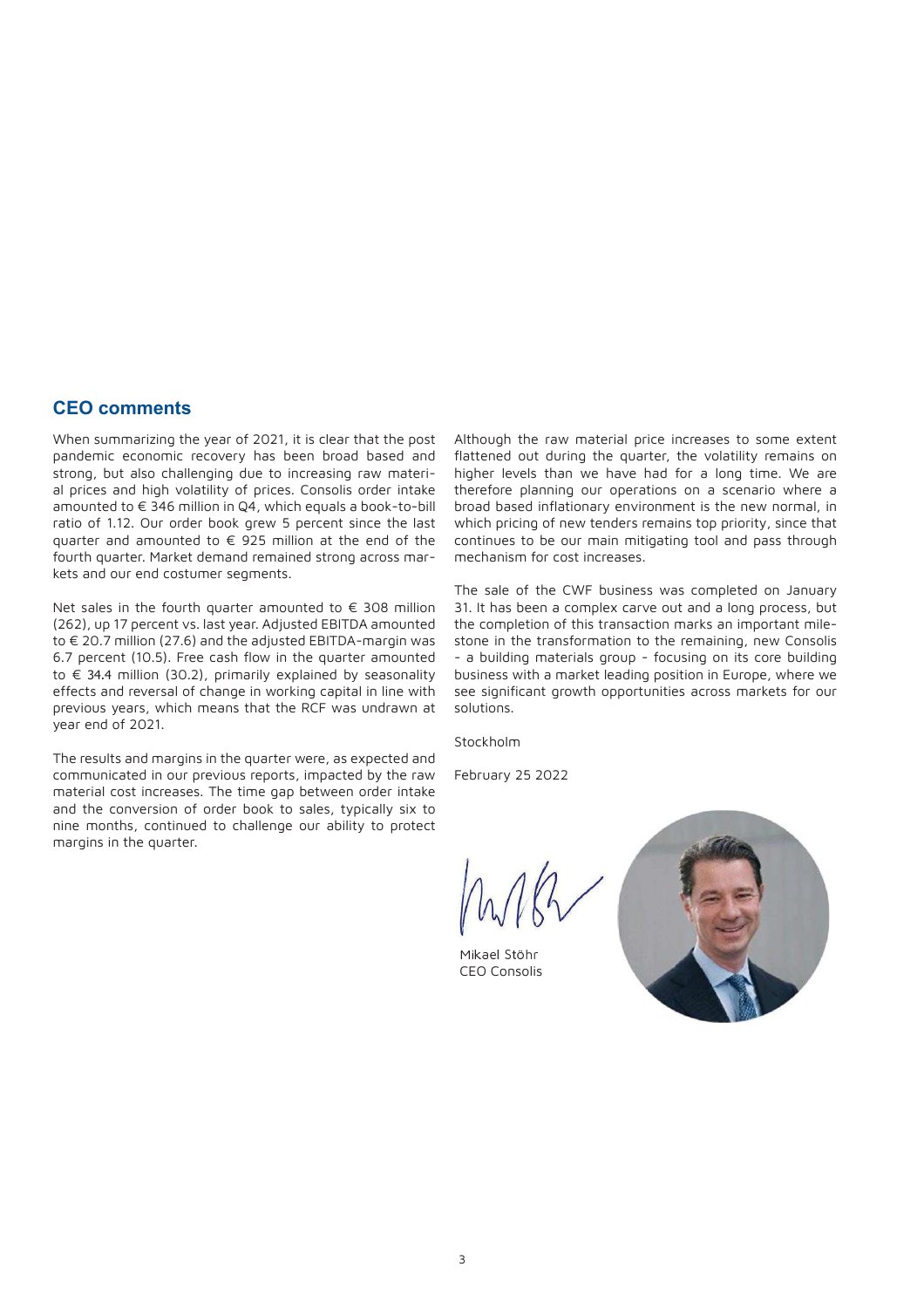## **Consolis Group**

## **Net sales and operating profit**

| Key metrics. Consolis group | Oct-Dec |       | $\triangle\%$ |       | Jan-Dec | $\Delta\%$ |
|-----------------------------|---------|-------|---------------|-------|---------|------------|
| $(\in$ million)             | 2021    | 2020  |               | 2021  | 2020    |            |
| Net sales                   | 308     | 262   | 17%           | 1,106 | 1,037   | 7%         |
| Adjusted EBITDA             | 20.7    | 27.6  | $-25%$        | 81.7  | 95.3    | $-14%$     |
| Adjusted EBITDA %           | 6.7%    | 10.5% |               | 7.4%  | 9.2%    |            |
| <b>EBIT</b>                 | 12.3    | (9.3) | 233%          | 37.3  | 18.1    | 106%       |
| Free cash flow              | 34.4    | 30.2  | 14%           | 20.1  | 78.2    | $-74%$     |
| Order intake                | 346     | 259   | 34%           | 1,352 | 974     | 39%        |
| Order book                  | 925     | 651   | 42%           | 925   | 651     | 42%        |
| Book to bill ratio          | 1.12    | 0.98  |               | 1.22  | 0.94    |            |

#### **Group development**

Net sales from continued operations amounted to € 308 million (262), corresponding to 17 percent sales growth, all segments experiencing a growing top line. Exchange rates had a positive impact of 1 percent on sales growth.

Customer demand continued to be strong across markets in the quarter and order intake amounted to  $\epsilon$  346 million, up 34 percent vs. last year and corresponding to a book-to-bill ratio of 1.12. Consolis order book continued to grow 5 percent in the quarter and amounted to € 925 million at the end of the quarter.

Adjusted EBITDA from continued operations amounted to € 20.7 million (27.6), a decrease by 25 percent. of which exchange rates had a positive impact of 0.5 percent. The adjusted EBITDA-margin was 6.7 percent (10.5) and in comparison to last year the EBITDA-margins were lower in all segments except Emerging markets. As expected and communicated in our previous reports, we had negative impact from cost increases in the quarter, but we also started to see that the impact flattened out versus previous quarters. In Q4, we saw sequential improvements vs Q3 in East Nordics and Emerging markets.

Although the raw material cost increases flattened in the quarter, the impact was clearly visible on our results also in Q4. Pricing of new tenders continues to be the primary mitigating tool and pass through mechanism for cost increases. As mentioned in the Q3 report, the time gap between order intake and conversion of order book to sales is typically six to nine months, which is why it is likely that the margin pressure we have had primarily in Q3 and Q4 is starting to flatten out, to gradually improve in 2022, assuming stabilizing raw material prices. West Nordics is the segment where it will take the longest due to the duration of the order book.

Free cash flow in the quarter amounted to  $\epsilon$  34.4 million (30.2), primarily explained by seasonality effects and as expected a reversal of working capital of € 27.0 million in the quarter. Capital expenditures amounted to € 11.0 million (8.0), partly also a seasonality effect, with the expenditures taking place in conjunction with Christmas holidays and factories being closed for maintenance before year end.

#### **October - December January - December**

Net sales from continued operations amounted to  $\epsilon$  1,106 million (1,037), corresponding to 7 percent sales growth. Exchange rates had a positive impact of 1 percent. The yearon-year increase is mainly explained by organic growth and the post pandemic economic recovery from Covid-19. Order intake in the full year 2021 amounted to  $\epsilon$  1.352 million (974), up 39 percent vs. last year, explained by strong demand across markets.

Adjusted EBITDA from continued operations amounted to € 81.7 million (95.3), a decline by 14 percent vs. last year, of which the mix of exchange rates had a neutral impact. The adjusted EBITDA-margin was 7.4 percent (9.2).

#### Reconciliation Adjusted

| <b>EBITDA to result before taxes</b>             |        | Oct - Dec | Jan - Dec |        |
|--------------------------------------------------|--------|-----------|-----------|--------|
| $(\epsilon$ million)                             | 2021   | 2020      | 2021      | 2020   |
| Adjusted EBITDA                                  | 20.7   | 27.6      | 81.7      | 95.3   |
| Depreciation and amortization                    | (13.0) | (15.6)    | (45.0)    | (48.3) |
| Profit (loss) from sales of fixed<br>assets      | (0.0)  | 5.1       | 0.4       | 6.1    |
| Impairment loss                                  | (2.0)  | (29.2)    | (2.4)     | (29.2) |
| Non recurring items and restruc-<br>turing costs | 6.5    | 2.8       | 2.6       | (5.9)  |
| Operating income (EBIT)                          | 12.3   | (9.3)     | 37.3      | 18.1   |
| Financial net                                    | (7.2)  | (9.7)     | (36.0)    | (44.8) |
| Result before taxes                              | 5.0    | (18.9)    | 1.4       | (26.7) |

Adjustment and restucturing cost in the quarter is impacted by a curtailment gain of  $\epsilon$  7.6 million due to change in pension plans, from defined benefit to defined contribution, in the Netherlands.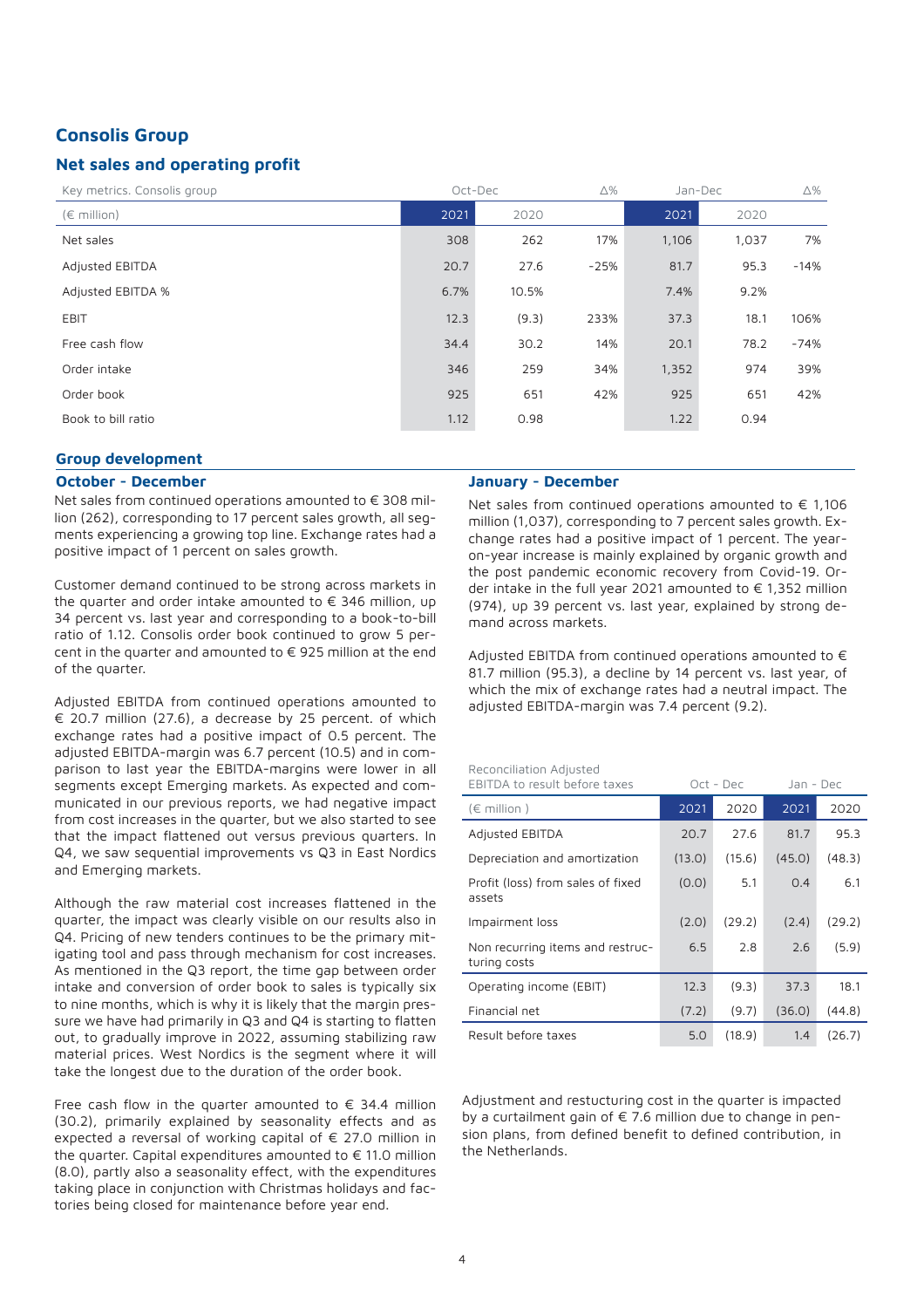#### **Development per segment**

|                             | Net sales |      |       |           | Adjusted EBITDA |           |           |      |
|-----------------------------|-----------|------|-------|-----------|-----------------|-----------|-----------|------|
|                             | Oct - Dec |      |       | Jan - Dec |                 | Oct - Dec | Jan - Dec |      |
| $(\epsilon$ million)        | 2021      | 2020 | 2021  | 2020      | 2021            | 2020      | 2021      | 2020 |
| West Nordic                 | 108       | 99   | 402   | 381       | (1.4)           | 5.6       | 7.7       | 20.3 |
| East Nordic                 | 77        | 62   | 267   | 257       | 5.0             | 5.9       | 12.5      | 15.6 |
| Western Europe              | 69        | 60   | 256   | 256       | 6.7             | 11.1      | 33.5      | 38.2 |
| Eastern Europe              | 23        | 16   | 89    | 66        | 0.8             | 1.4       | 6.7       | 6.9  |
| <b>Emerging Markets</b>     | 38        | 30   | 122   | 98        | 7.5             | 4.6       | 21.0      | 13.1 |
| Elimination/unallocated     | (7)       | (4)  | (30)  | (21)      | 2.1             | (0.9)     | 0.4       | 1.2  |
| <b>Total Consolis Group</b> | 308       | 262  | 1,106 | 1,037     | 20.7            | 27.6      | 81.7      | 95.3 |
|                             |           |      |       |           |                 |           |           |      |

#### **West Nordic**

#### **October - December**

Net sales in West Nordic amounted to € 108 million (99). Sales growth was 9 percent, of which organic sales growth represented 7 percent and currency effects 2 percent. In the quarter, sales grew primarily in Denmark, but also in Norway and Sweden.

Order intake in the quarter was up 23 percent vs. last year and the order book totaled  $\epsilon$  391 million, up 4 percent vs. last quarter. The order intake was strong primarily in Sweden and Norway. The adjusted EBITDA-margin in the quarter was -1.3 percent (5.7). In the quarter, the results in Sweden were positively affected by an one-off pension fee reimbursement of  $\epsilon$  1.7 million and negatively affected by € 2.3 million from one-off write-downs of certain projects, affecting the adjusted EBITDA margin by -0.5 percent. If adjusting the net of these effects, the adjusted

EBITDA-margin was -0.8 percent in the quarter. The de-

#### **East Nordic**

#### **October - December**

Net sales in East Nordic amounted to  $\epsilon$  77 million (62) corresponding to sales growth of 25 percent. Order intake increased 58 percent vs. last year and the order book totaled € 210 million, up 10 percent vs last quarter. explained by an improved market situation and post pandemic recovery in both Finland and the Baltics. The adjusted EBIT-DA-margin in the quarter was 6.6 percent (9.6), the last year comparative figures positively impacted by a large project in Finland, where guarantee provisions of  $\epsilon$  2.6 million were released end of project. If adjusting for this reversal of guarantee provision, the comparative adjusted EBITDA in Q4 2020 was € 3.3 million corresponding to

#### **Western Europe**

#### **October - December**

Net sales in Western Europe amounted to € 69 million (60). Sales growth was 15 percent (24 percent adjusted for terminated bridge buinsess in the Netherlands which was € 0.7 million in 2021 and  $\epsilon$  4.7 million in 2020), both the Netherlands and Spain contributing to organic growth. Order intake in the quarter was up 9 percent vs. last year and the order book totaled  $\epsilon$  137 million, up 6 percent vs. last quarter. Order intake remained strong in Spain and developed well in the Netherlands adjusted for the terminated bridge business. The adjusted EBITDA-margin in the quarter

cline in profit margins is mainly explained by higher raw material costs continuing to be visible in the results. The long lead times in West Nordics continues to cause the margin recovery to be slower than in other segments. Hence, we expect it will take another two quarters before we can see sizeable sequential improvements of margins, despite the fact that we have been able to raise prices to mitigate the impact from increased raw material cost.

#### **January - December**

Net sales amounted to € 402 million (381), corresponding to a sales growth of 6 percent. The adjusted EBITDA-margin in the period was 1.9 percent (5.3). The adjusted EBITDA-margin was 2.0% if adjusting for the pension fee reimbursement that we received in and the write-down of certain projects in Q4 2021. Currency effects were 3 percent positive on both net sales and adjusted EBITDA.

an adjusted EBITDA-margin of 5.4 percent. The sequential development over the last quarters is stable, explained by higher volumes and impact from pricing measures, a development which we expect will continue in 2022.

#### **January - December**

Net sales amounted to € 267 million (257) corresponding to a sales growth of 4 percent. The adjusted EBITDA-margin in the period was 4.6 percent (6.1). If adjusting for the reversal of guarantee provisions in Q4 2020, the 2020 comparative adjusted EBITDA-margin was 5.1 percent.

was 9.6 percent (18.4), mainly explained by the impact from higher raw material costs. In Western Europe we expect margin pressure to flatten out in the next quarter, to then start recovering sequentially during 2022.

#### **January - December**

Net sales amounted to  $\epsilon$  256 million (256). Sales growth was 8 percent adjusted for terminated bridge business in the Netherlands (€ 4.7 million in 2021 and € 21.8 million in 2020). The adjusted EBITDA-margin in the period was 13.1 percent (14.9).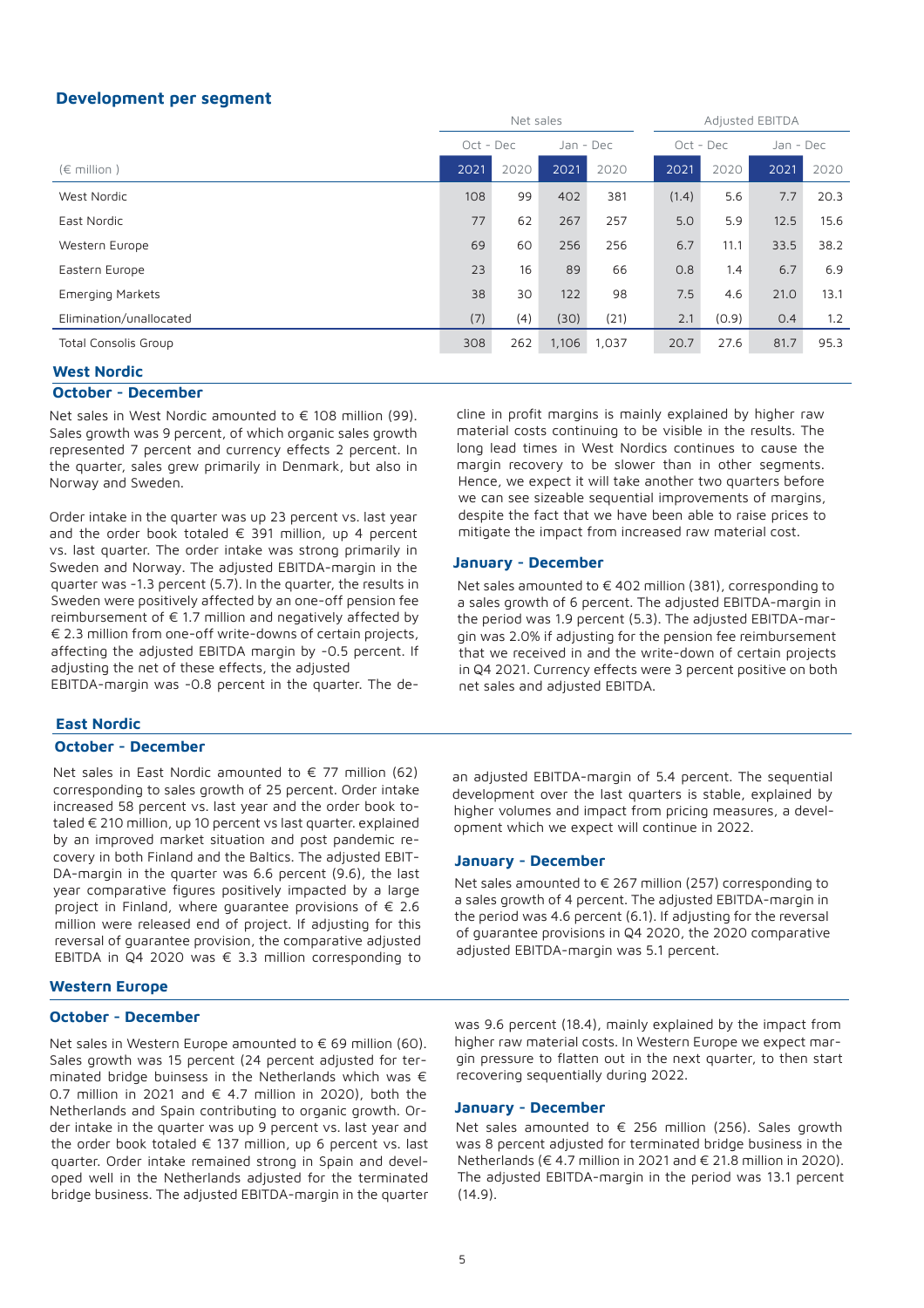#### **Development per segment (cont)**

#### **Eastern Europe**

#### **October - December**

Net sales in Eastern Europe amounted to € 23 million (16), corresponding to 41 percent sales growth, of which organic sales growth represented 43 percent and currency effects minus 2 percent. Sales growth was strong in all markets and in particular in Hungary. Order intake in the quarter increased by 37 percent vs. last year and the order book totaled € 34 million, up 9 percent vs. last quarter. Demand remained strong, primarily in Hungary and Romania. The adjusted EBITDA-margin was 3.3 percent (8.6), mainly explained by unfavorable business mix effects in the quarter. Eastern Europe is the segment where we structurally have

#### **Emerging markets**

#### **October - December**

Net sales in Emerging markets amounted to € 38 million (30). Sales growth was 28 percent, of which the organic sales growth was 27 percent and currency effects 1 percent. Sales growth was primarily explained by Egypt, but all markets had positive growth in the quarter. Demand remained strong and order intake in the quarter increased by 97 percent vs. last year and the order book totaled  $\epsilon$  178 million, up 6 percent vs. last quarter, driven by order intake in Egypt and Tunisia. The adjusted EBITDA-margin was 19.8 percent the shortest time gap between order intake and sales and hence a shorter lead-time until our mitigating pricing actions from higher raw material costs should take effect in the P&L, which is why why we expect to see sequential improvement of margins in the quarters to come.

#### **January - December**

Net sales amounted to € 89 million (66), corresponding to a sales growth of 34 percent, of which 36 percent organic and minus 2 percent currency effects. The adjusted EBIT-DA-margin in the period was 7.5 percent (10.4).

(15.3), a solid performance in all markets in the quarter and in Egypt in particular, explained by the growing topline and economies of scale.

#### **January - December**

Net sales amounted to € 122 million (98), corresponding to a sales growth of 25 percent, of which 27 percent was organic and minus 2 percent currency effects. The adjusted EBITDA-margin in the period was 17.2 percent (13.4).

#### **Eliminations and unallocated costs**

In addition to our operating segments, we have unallocated costs and eliminations, which is the mechanism through which the central SG&A costs are charged to the operating segments. The charge rate is set in the budget, and hence there can be some differences if actual costs in the quarter are higher or lower than the charge out in the quarter. In Q4, we had a positive effect in allocated costs of  $\epsilon$  2.1 million.

#### **Financial Net**

Net financial items for the quarter decreased by  $\epsilon$  2.5 million compared to last year. The refinancing that took place in Q2 has had a positive impact, with interest expences being approx. € 3.2 million lower in the quarter vs last year.

| Financial net             |       |           |           |        |  |
|---------------------------|-------|-----------|-----------|--------|--|
|                           |       | Oct - Dec | Jan - Dec |        |  |
| $(\in$ million )          | 2021  | 2020      | 2021      | 2020   |  |
| <b>FINANCIAL INCOME</b>   |       |           |           |        |  |
| Interest income           | 0.3   | 0.4       | 1.4       | 1.3    |  |
| Other financial income    | 0.8   | 0.7       | 2.0       | 2.2    |  |
| <b>FINANCIAL EXPENSES</b> |       |           |           |        |  |
| Interest expenses         | (6.7) | (9.9)     | (31.6)    | (39.4) |  |
| Currency exchange losses  | 0.0   | 0.7       | (1.3)     | (2.4)  |  |
| Other financial expenses  | (1.5) | (1.5)     | (6.3)     | (6.5)  |  |
| Financial loss            | (7.2) | (9.7)     | (36.0)    | (44.8) |  |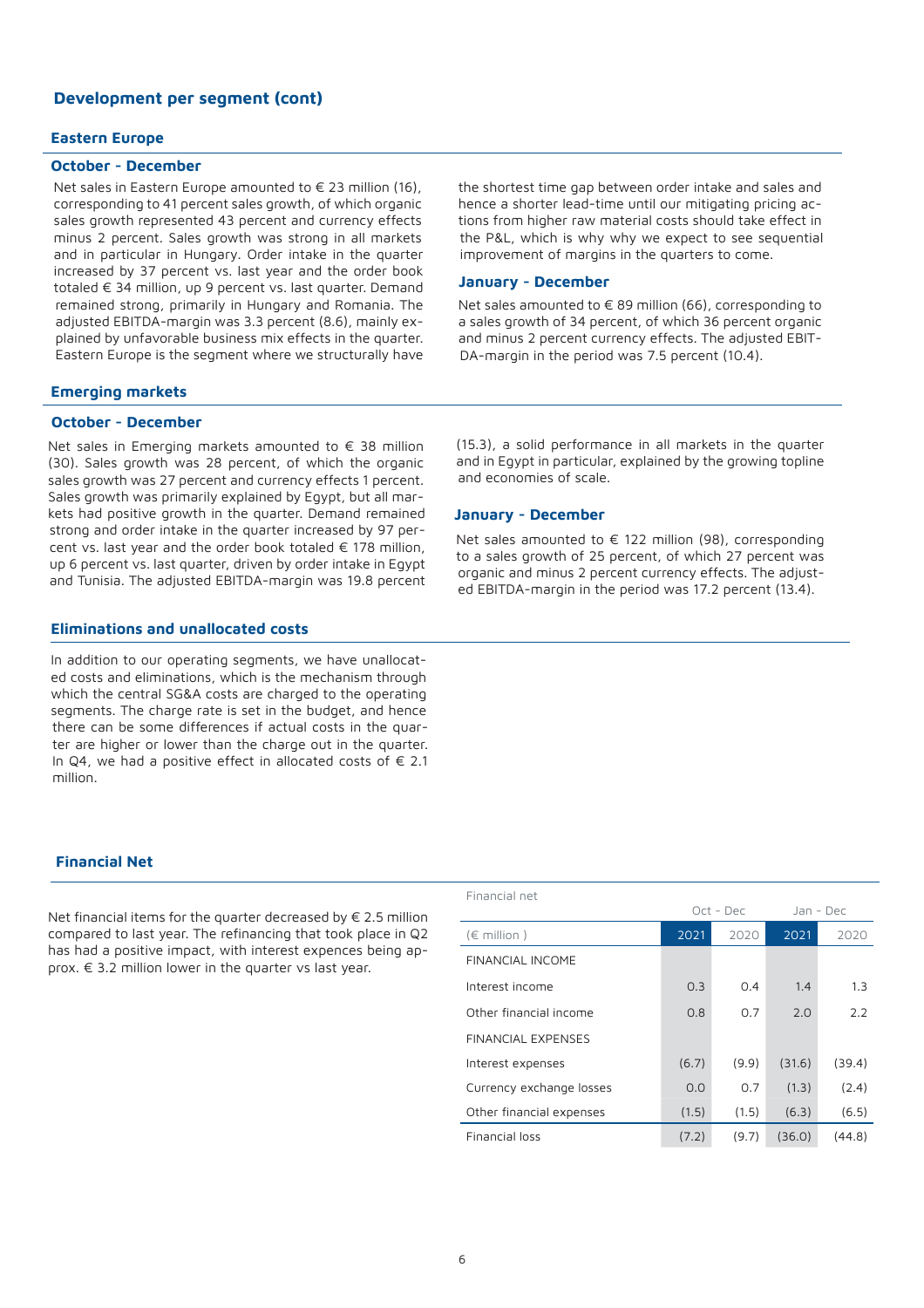#### **Cash flow**

Cash conversion is used as an efficiency measure of the proportion of a company's profit that is converted to cash. To reduce the impact from the swing in net working capital and other seasonal effects. Consolis management primarily follow this measure as an LTM metric. The LTM cash conversion for 2021 was 57 percent. Operating cash flow for the quarter amounted to € 36.7 million (37.3), mainly explained by working capital effects. Cash conversion in the quarter amounted to 177%.

Net cash used in operating activities amounted to  $\epsilon$  45.3 million for the quarter ended December 30. 2021, mainy explaned by positive working capital swings.

Cash flow from investing activities resulted in a net cash flow of  $-\epsilon$  11.1 million, mainly explained by capex investment, which typically occur during the holiday seasons.

Cash flow used in financing activities for continued operations amounted to  $-\epsilon$  30.3 million for the quarter, mainly explained by down payment of RCF debt. The RCF was undrawn at the end of Q4 2021.

| conversion          | $Oct - Dec$ |        |        | Jan - Dec |
|---------------------|-------------|--------|--------|-----------|
| $(\in$ million)     | 2021        | 2020   | 2021   | 2020      |
| Adjusted EBITDA     | 20,7        | 27,6   | 81.7   | 95,3      |
| Change in NWC       | 27,0        | 17.7   | (8.9)  | 22,4      |
| Capex               | (11, 0)     | (8, 0) | (26.0) | (18, 0)   |
| Operating cash flow | 36,7        | 37,3   | 46,9   | 99,7      |
| Cash conversion     | 177%        | 135%   | 57%    | 105%      |

#### Cash flow from continued

Operating cash flow, cash

| operations           | $Oct - Dec$ |        | Jan - Dec |        |
|----------------------|-------------|--------|-----------|--------|
| $(\epsilon$ million) | 2021        | 2020   | 2021      | 2020   |
| Operating activities | 45.3        | 38.1   | 46.1      | 96.0   |
| Investing activities | (11.1)      | (2.3)  | 92.2      | (14.1) |
| Financing activities | (30.3)      | (25.2) | (122.1)   | (1.7)  |

#### **Net debt**

The table shows Net Debt and leverage from the Issuers perspective (Compact Bidco). Compact Bidco is the direct parent company of Consolis Group. Net debt for the issuer amounted to € 378.6 million for the period ended December 31, 2021. corresponding to a leverage of 4.6x. The difference in net debt of the issuer compared to figures in note 6 (Consolis Group) is the Shareholder loan from Compact Bidco to Consolis group and subsidaries.

#### **Refi nancing**

On May 7, 2021, Consolis issued € 300 million senior secured notes due 2026. The Notes will accrue interest at an annual rate of 5.75% and will mature on May 1, 2026. As part of the refinancing, Consolis also entered into a revolving credit facility, which provides for € 75 million of available drawings. In addition, the parent company of Compact Bidco, Compact Midco 2 raised a PIK, wich was cascaded down to Compact Bidco as equity and further down to Conoslis group and subsidareis as Shareholder loans. Proceeds were used to pay back the term loan and the PGE loan. For further information refer to note 6.

| Net Debt for the<br>Issuer                               |        | 2021   |               |        |        |  |
|----------------------------------------------------------|--------|--------|---------------|--------|--------|--|
| $(\epsilon$ million)                                     | Dec 31 | Sep 30 | <b>Jun 30</b> | Mar 30 | Dec 31 |  |
| Cash&Cash<br>equivalents                                 | (51.8) | (61.5) | (79.4)        | (89.7) | (80.3) |  |
| <b>RCF</b>                                               |        | 30.0   | 10.0          | 30.0   |        |  |
| Term Ioan                                                |        |        |               | 248.2  | 369.1  |  |
| PGE Loan                                                 |        |        |               | 40.0   | 40.0   |  |
| New Senior se-<br>cured notes                            | 300,0  | 300.0  | 300.0         |        |        |  |
| <b>Total Net senior</b><br>secured debt of<br>the issuer | 248,2  | 268.5  | 230.6         | 228.5  | 328.8  |  |
| Other debt                                               | 58,5   | 41.5   | 37.0          | 48.4   | 42.1   |  |
| Lease Liabilities                                        | 71,9   | 65.6   | 67.0          | 70.6   | 75.6   |  |
| Total Net Debt of<br>the issuer                          | 378,6  | 375.6  | 334.6         | 347.5  | 446.5  |  |
| Adjusted EBITDA<br>(LTM)                                 | 81,7   | 88.6   | 94.4          | 93.7   | 95.3   |  |
| Leverage                                                 | 4,6x   | 4.2x   | 3.5x          | 3.7x   | 4.7x   |  |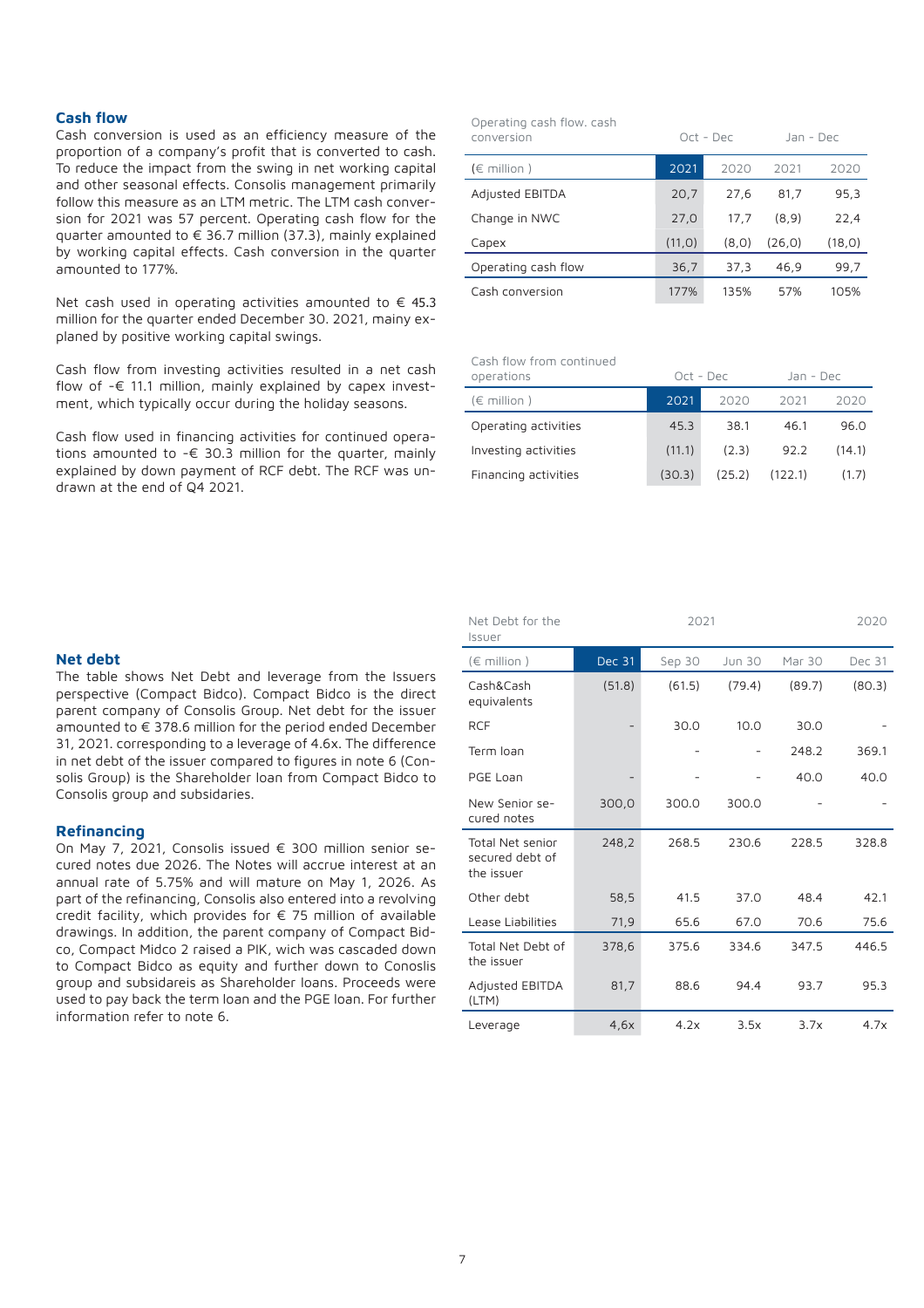#### **Other information**

#### **Compact Bidco B.V.**

The Issuer is a private company with limited liability (besloten vennootschap met beperkte aansprakelijkheid) incorporated under the laws of the Netherlands, registered with the Kamer van Koophandel with number 67537715 and has its registered office at J.G. van der Stoopweg 11, 2396 BH, Koudekerk aan den Rijn, the Netherlands. The Issuer is the direct parent company of Consolis and a holding company with no revenue-generating activities of its own, and no business operations, material assets or liabilities other than those acquired or incurred in connection with its status as a holding company. As per December 31 the material differences between Compact Bidco and Consolis group were the PIK loan cascadaded down from Compact Midco 2 as a equity injection to Compact Bidco, and further down from Compact Bidco to Consolis SAS as a shareholder loan. Compact Bidco holds the senior secured notes, cascaded down as shareholder loans.

#### **About Consolis**

Consolis is a leading European industrial group providing sustainable and smart precast concrete structures for the building and utilities sectors, With operations in 17 countries throughout the world, the group generated 1.1 bn EUR sales in 2021 excluding the assets that have since been divested. The Issuer, Compact Bidco, is the direct parent company of Consolis.

#### **Significant risks and uncertainties**

Consolis's significant risks and uncertainties consist of strategic risks related to changes in market and economic conditions as well as sustainability and operational risks related to customer contracts. The Group is also exposed to various kinds of financial risks, such as currency, interest and liquidity risks. A detailed description of the Group's risks is provided in the Offering memorandum related to Issuance of senior secured notes, on pages 28-73. For further information on financial risks, refer to note 6 in "Historical Financial Information for the three years ended December 31, 2018, 2019 and 2020".

#### **Related party transactions**

The related parties of Consolis Group are its shareholders and their subsidiaries and its associates and joint ventures. Significant balances consists of shareholder loans, further described in note 6. All transactions with related parties are executed at arms length.

#### **Seasonal variations**

Changes in working capital are impacted by order cycle and manufacturing operations with build-up of working capital typically occurring in the first and second quarters as post-winter holiday production is ramped up in anticipation of higher spring demand and rolling factory holiday and scheduled maintenance closures typically for two to three weeks in July and August in core European markets. Working capital tends to decline in the fourth quarter with the lowest level of working capital expected at year-end due to the winter holiday closures and stepped up cash collection efforts. Occasionally, we may also experience negative working capital as a result of customer advances which we require prior to starting larger projects.

#### **Events after the reporting period**

Consolis completed the sale of its Civil Works France business to EIM Capital on January 31, 2022, through the disposal of Bonna Sabla S.A. and its subsidiaries. The Civil Works France business consisted mainly of (i) precast concrete drainage products, funeral elements and urban planning business and (ii) precast concrete tunnel elements manufacturing business.

Consolis' intention was to use an estimated € 45 million of cash in order for the CWF Business to be self-sufficient between the issue date of the senior secured notes and the completion date of the disposal. The total amount of cash used is expected to be in line with the previously communicated amount  $\epsilon$  45 million. On closing, 31st January 2022, an injection of € 17.3 million was done. In addition, Consolis has an obligation to fund € 20 million of cash split into two tranches at the latest in the period Q4 2022 and Q1 2023, of which € 15 million is linked to the expected cash proceeds from the disposal of certain real estate assets, for which promise to buy and sell arrangements have been executed, and which is estimated to provide an amount slightly above € 20 million. The link between Consolis' funding of € 15 million and the disposal of certain real estate assets has a backstop in Q1 2023, which means that Consolis, if it for some reason would be unable to finalize the disposal, would need to fund the € 15 million in Q1 2023 from its operating cash flow. In totality, including cash injections and expected proceeds from real estate disposal, we expect hence to be within the previously communicated  $\epsilon$  45 million.

#### **Review**

This report has not been reviewed by the company's auditors.

#### **Contact details**

Philip Bergquist, Investor Relations philip.bergquist@consolis.com

Daniel Warnholtz, Group CFO daniel.warnholtz@consolis.com

#### **Financial calendar**

Annual and sustainability report April 8, 2022 Interim Q1 report on May 19, 2022 Interim Q2 report on July 22, 2022 Interim Q3 report on November 17, 2022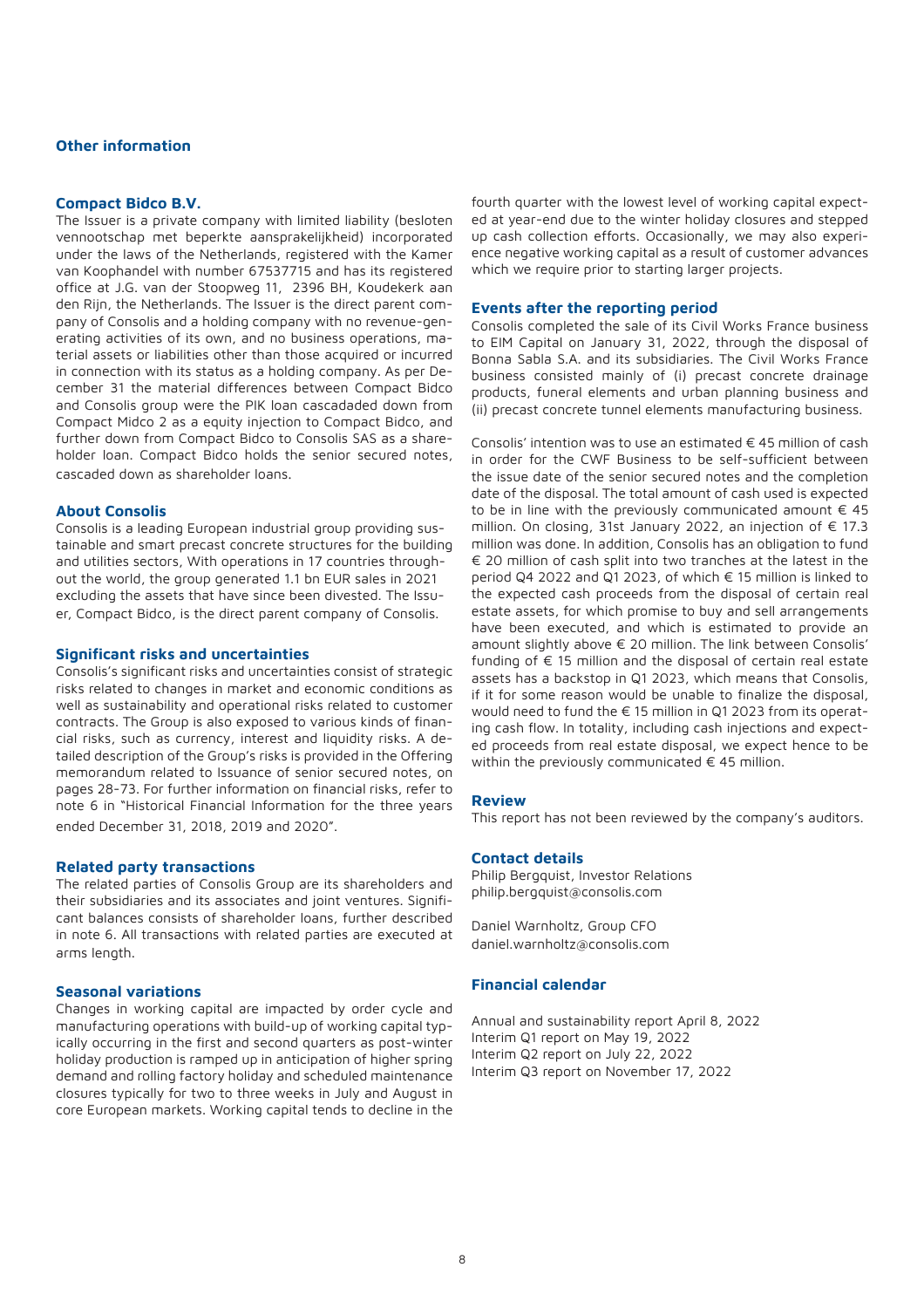## CONSOLIDATED INCOME STATEMENT.

| CONDENSED                                                                                   | Oct - Dec |           | Jan - Dec |           |
|---------------------------------------------------------------------------------------------|-----------|-----------|-----------|-----------|
| $(\in$ million)                                                                             | 2021      | 2020      | 2021      | 2020      |
| Net sales                                                                                   | 308.2     | 262.4     | 1,106.1   | 1,036.7   |
| Production cost of goods sold                                                               | (254.7)   | (203.0)   | (888.3)   | (812.2)   |
| <b>SALES MARGIN</b>                                                                         | 53.5      | 59.4      | 217.7     | 224.5     |
| Production overheads                                                                        | (17.0)    | (21.9)    | (76.1)    | (78.7)    |
| Sales and marketing costs                                                                   | (8.4)     | (7.1)     | (29.2)    | (26.6)    |
| Administrative costs                                                                        | (19.3)    | (17.3)    | (70.9)    | (66.9)    |
| Research and development costs                                                              | (1.1)     | (1.1)     | (4.9)     | (5.2)     |
| OPERATING PROFIT FROM ORDINARY ACTIVITIES                                                   | 7.7       | 12.0      | 36.7      | 47.0      |
| Other income and expenses from operations                                                   | 4.6       | (21.3)    | 0.6       | (28.9)    |
| OPERATING PROFIT                                                                            | 12.3      | (9.3)     | 37.3      | 18.1      |
| Financial (loss) / income                                                                   | (7.2)     | (9.7)     | (36.0)    | (44.8)    |
| PROFIT BEFORE TAX                                                                           | 5.0       | (18.9)    | 1.4       | (26.7)    |
| Income taxes                                                                                | (5.2)     | (12.9)    | (12.7)    | (14.9)    |
| NET PROFIT / (LOSS) from continued operations                                               | (0.1)     | (31.9)    | (11.3)    | (41.7)    |
| NET PROFIT / (LOSS) from discontinued operations                                            | (8.1)     | (43.9)    | (1.0)     | (44.1)    |
| NET PROFIT / (LOSS)                                                                         | (8.2)     | (75.7)    | (12.3)    | (85.8)    |
|                                                                                             |           |           |           |           |
| NET PROFIT / (LOSS) FOR THE PERIOD ATTRIBUTABLE TO:                                         |           |           |           |           |
| Shareholders of Consolis Group                                                              | (9.5)     | (76.3)    | (16.6)    | (88.0)    |
| Non-controlling interest                                                                    | 1.3       | 0.6       | 4.3       | 2.2       |
|                                                                                             |           |           |           |           |
| CONSOLIDATED COMPREHENSIVE INCOME STATEMENT. CONDENSED                                      |           |           |           |           |
|                                                                                             |           | Oct - Dec |           | Jan - Dec |
| $(\epsilon$ million)                                                                        | 2021      | 2020      | 2021      | 2020      |
| From continued operations                                                                   |           |           |           |           |
| NET PROFIT / (LOSS)                                                                         | (0.1)     | (31.9)    | (11.3)    | (41.7)    |
| Components that may be reclassified to statement of income in subsequent periods:           |           |           |           |           |
| Currency translation adjustments                                                            | (0.5)     | (2.6)     | 2.6       | (1.8)     |
| Components that will not be reclassified to statement of income in subsequent peri-<br>ods: |           |           |           |           |
| Change in actuarial gains and losses                                                        | 3.1       | (3.4)     | 3.1       | (3.4)     |
| Tax on change in actuarial gains and losses                                                 | (0.4)     | 0.8       | (0.4)     | 0.8       |
| OTHER COMPREHENSIVE INCOME (LOSS) FOR THE PERIOD                                            | 2.2       | (5.1)     | 5.3       | (4.4)     |
| COMPREHENSIVE INCOME (LOSS) FOR THE PERIOD                                                  | 2.0       | (37.0)    | (6.1)     | (46.0)    |
|                                                                                             |           |           |           |           |
| From discontinued operations                                                                |           |           |           |           |
| NET PROFIT / (LOSS)                                                                         | (8.1)     | (43.9)    | (1.0)     | (44.1)    |
| OTHER COMPREHENSIVE INCOME (LOSS) FOR THE PERIOD                                            | 1.4       | (0.1)     | 1.4       | (2.3)     |
| COMPREHENSIVE INCOME (LOSS) FOR THE PERIOD                                                  | (6.6)     | (44.0)    | 0.5       | (46.4)    |
|                                                                                             |           |           |           |           |
| TOTAL COMPREHENSIVE INCOME (LOSS) FOR THE PERIOD                                            | (4.6)     | (81.0)    | (5.6)     | (92.4)    |
| ATTRIBUTABLE TO:                                                                            |           |           |           |           |
| Shareholders of Consolis Group                                                              | (5.9)     | (78.5)    | (9.9)     | (93.7)    |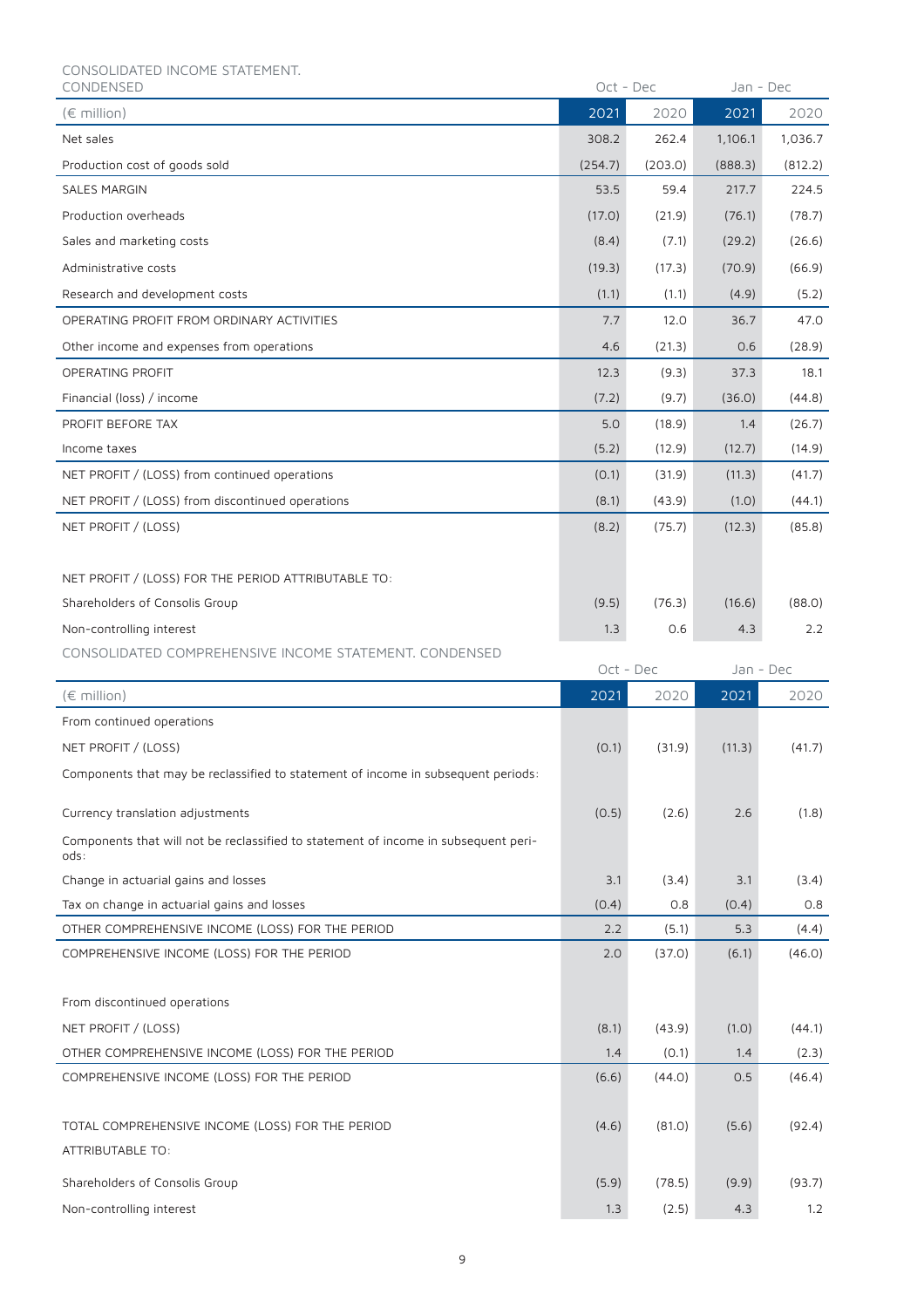CONSOLIDATED STATEMENT OF FINANCIAL POSITION.

| CONDENSED                                              |         | Dec 31  |
|--------------------------------------------------------|---------|---------|
| $(\epsilon$ million)                                   | 2021    | 2020    |
| <b>ASSETS</b>                                          |         |         |
| Goodwill                                               | 204.6   | 204.8   |
| Intangible assets                                      | 57.8    | 57.5    |
| Property. plant and equipment                          | 236.5   | 238.5   |
| Long-term financial assets including derivative assets | 3.4     | 3.3     |
| Other non-current assets                               | 10.8    | 12.1    |
| Deferred tax assets                                    | 4.6     | 5.9     |
| TOTAL NON-CURRENT ASSETS                               | 517.8   | 522.2   |
| Inventories                                            | 61.3    | 42.6    |
| Accounts receivables and other receivables             | 235.2   | 195.6   |
| Current tax receivables                                | 1.4     | 3.7     |
| Other current assets                                   | 8.9     | 10.9    |
| Cash and cash equivalents                              | 51.8    | 80.3    |
| TOTAL CURRENT ASSETS                                   | 358.6   | 333.1   |
| Assets classified as held for sale                     | 51.2    | 292.9   |
| TOTAL ASSETS                                           | 927.6   | 1 148.2 |
|                                                        |         |         |
| <b>EQUITY AND LIABILITIES</b>                          |         |         |
| Share capital and share premium                        | 403.3   | 403.3   |
| Retained earnings and other reserves                   | (425.2) | (412.2) |
| SHAREHOLDERS' EQUITY                                   | (21.9)  | (8.9)   |
| NON-CONTROLLING INTERESTS                              | 23.1    | 16.5    |
| <b>TOTAL EQUITY</b>                                    | 1.2     | 7.6     |
| Non-current financial debts                            | 382.4   | 466.2   |
| Employee benefit obligations                           | 20.6    | 32.2    |
| Non-current provisions                                 | 11.2    | 12.5    |
| Other non-current liabilities                          | 1.1     | 1.2     |
| Deferred tax liabilities                               | 4.0     | 1.8     |
| TOTAL NON-CURRENT LIABILITIES                          | 419.2   | 513.9   |
| Current financial debts                                | 76.6    | 60.5    |
| Accounts payables and other liabilities                | 329.9   | 291.5   |
| Employee benefit obligations                           |         | 4.7     |
| Current provisions                                     | 5.8     | 8.5     |
| Income tax payables                                    | 5.3     | 4.9     |
| TOTAL CURRENT LIABILITIES                              | 417.7   | 370.0   |
| Liabilities classified as held for sale                | 89.5    | 256.6   |
| TOTAL EQUITY AND LIABILITIES                           | 927.6   | 1 148.2 |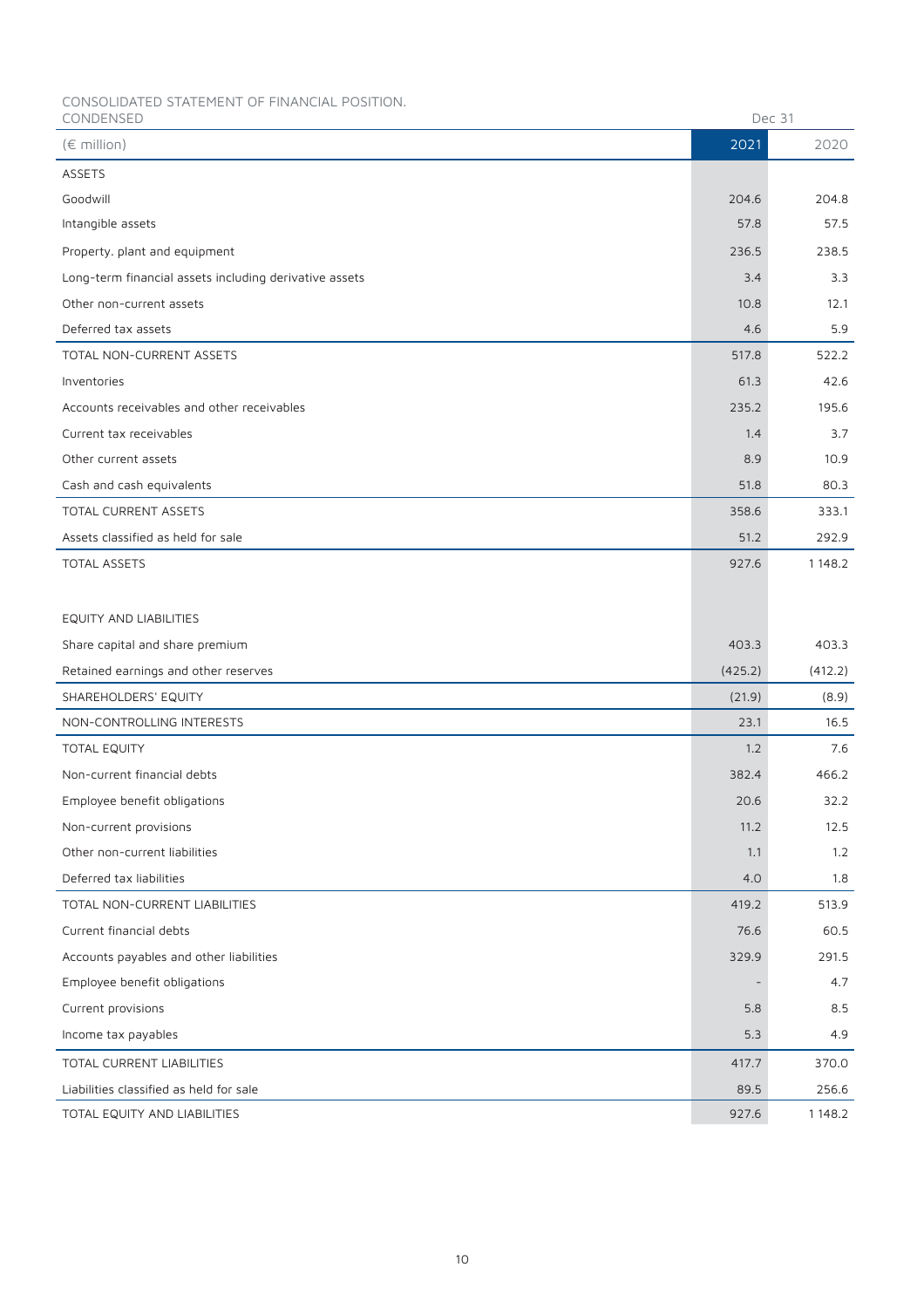CONSOLIDATED CASH FLOW STATEMENT.

| CONDENSED                                                          | Oct - Dec |        |         | Jan - Dec |
|--------------------------------------------------------------------|-----------|--------|---------|-----------|
| $(\in$ million)                                                    | 2021      | 2020   | 2021    | 2020      |
| Cash flows from operating activities                               |           |        |         |           |
| Net income                                                         | (0.1)     | (31.9) | (11.3)  | (41.7)    |
| Adjustments for income and expenses:                               | 18.2      | 55.8   | 72.5    | 125.0     |
| - Depreciation and amortization expenses                           | 13.0      | 15.3   | 45.1    | 48.0      |
| - Impairment of intangible / tangible assets                       | 2.0       | 29.2   | 2.4     | 29.2      |
| - Financial income and expenses                                    | 7.2       | 9.7    | 35.9    | 44.8      |
| - Taxes                                                            | 5.2       | 12.9   | 12.7    | 14.9      |
| - Other non-cash (expenses) / income. net                          | (9.2)     | (11.1) | (23.6)  | (11.9)    |
| Change in working capital                                          | 27.0      | 17.7   | (8.9)   | 22.4      |
| Income tax paid                                                    | 0.3       | (3.6)  | (6.3)   | (9.6)     |
| Net cash from (used in) operating activities - cont. operations    | 45.3      | 38.1   | 46.1    | 96.0      |
| Net cash from (used in) operating activities - discont. operations | 3.9       | (1.0)  | (30.0)  | (16.7)    |
| Net cash from (used in) operating activities                       | 49.3      | 37.3   | 16.0    | 79.5      |
| Cash flows from investing activities                               |           |        |         |           |
| Purchase of Property. Plant and Equipments                         | (9.0)     | (6.4)  | (21.3)  | (15.1)    |
| Acquisitions of intangible assets                                  | (2.0)     | (1.6)  | (4.7)   | (2.9)     |
| Proceeds from the sale of non-current assets                       | 0.1       | 5.5    | 2.0     | 7.1       |
| Impact in consolidation scope change                               | (0.4)     | (0.1)  | (0.0)   | (4.5)     |
| Disposals of business (net of cash divested)                       | 0.0       | (0.1)  | 114.8   | (0.0)     |
| Change in financial assets and other assets                        | (0.1)     | (0.0)  | 0.1     | (0.0)     |
| Interests received                                                 | 0.3       | 0.4    | 1.3     | 1.3       |
| Net cash from (used in) investing activities - cont. operations    | (11.1)    | (2.3)  | 92.2    | (14.1)    |
| Net cash from (used in) investing activities - discont. operations | (3.8)     | 2.1    | (5.2)   | (0.5)     |
| Net cash from (used in) investing activities                       | (14.9)    | (0.2)  | 87.0    | (14.6)    |
| Cash flows from financing activities                               |           |        |         |           |
| Proceeds from issuance of shares                                   | (0.0)     | 0.0    | (0.0)   | 20.0      |
| Proceeds from borrowings                                           | 7.7       | 0.7    | 257.2   | 120.8     |
| Repayment of borrowings                                            | (46.0)    | (11.7) | (360.3) | (110.6)   |
| Net proceeds from factoring                                        | 19.4      | (5.2)  | 21.0    | (13.1)    |
| Other changes in financial liabilities                             | (0.7)     | (7.8)  | (5.0)   | (3.6)     |
| Interest paid                                                      | (10.5)    | (1.0)  | (33.6)  | (14.9)    |
| Dividends paid                                                     | (0.1)     | (0.3)  | (1.3)   | (0.4)     |
| Net cash from (used in) financing activities - cont. operations    | (30.3)    | (25.2) | (122.1) | (1.7)     |
| Net cash from (used in) financing activities - discont. operations | (1.2)     | (6.0)  | (5.8)   | (13.8)    |
| Net cash from (used in) financing activities                       | (31.5)    | (31.2) | (127.9) | (15.5)    |
|                                                                    |           |        |         |           |
| Net Cash and cash equivalents at beginning of the period           | 59.2      | 93.3   | 80.0    | 49.5      |
| Change in cash and cash equivalents                                | (2.0)     | 10.5   | 16.1    | 80.2      |
| Change in cash and cash equivalents - discontinued operations      | (1.1)     | (4.8)  | (40.9)  | (31.0)    |
| Cash classified as held for sale                                   | (4.5)     | (16.5) | (4.5)   | (16.5)    |
| Exchange gains (losses) on cash and cash equivalent                | 0.3       | (1.0)  | 0.8     | (2.5)     |
| Net Cash and cash equivalents at end of the period                 | 51.8      | 80.0   | 51.8    | 80.0      |
| Bank overdraft                                                     | 0.0       | 0.3    | 0.0     | 0.3       |
| Cash and cash equivalents at end of the period                     | 51.8      | 80.3   | 51.8    | 80.3      |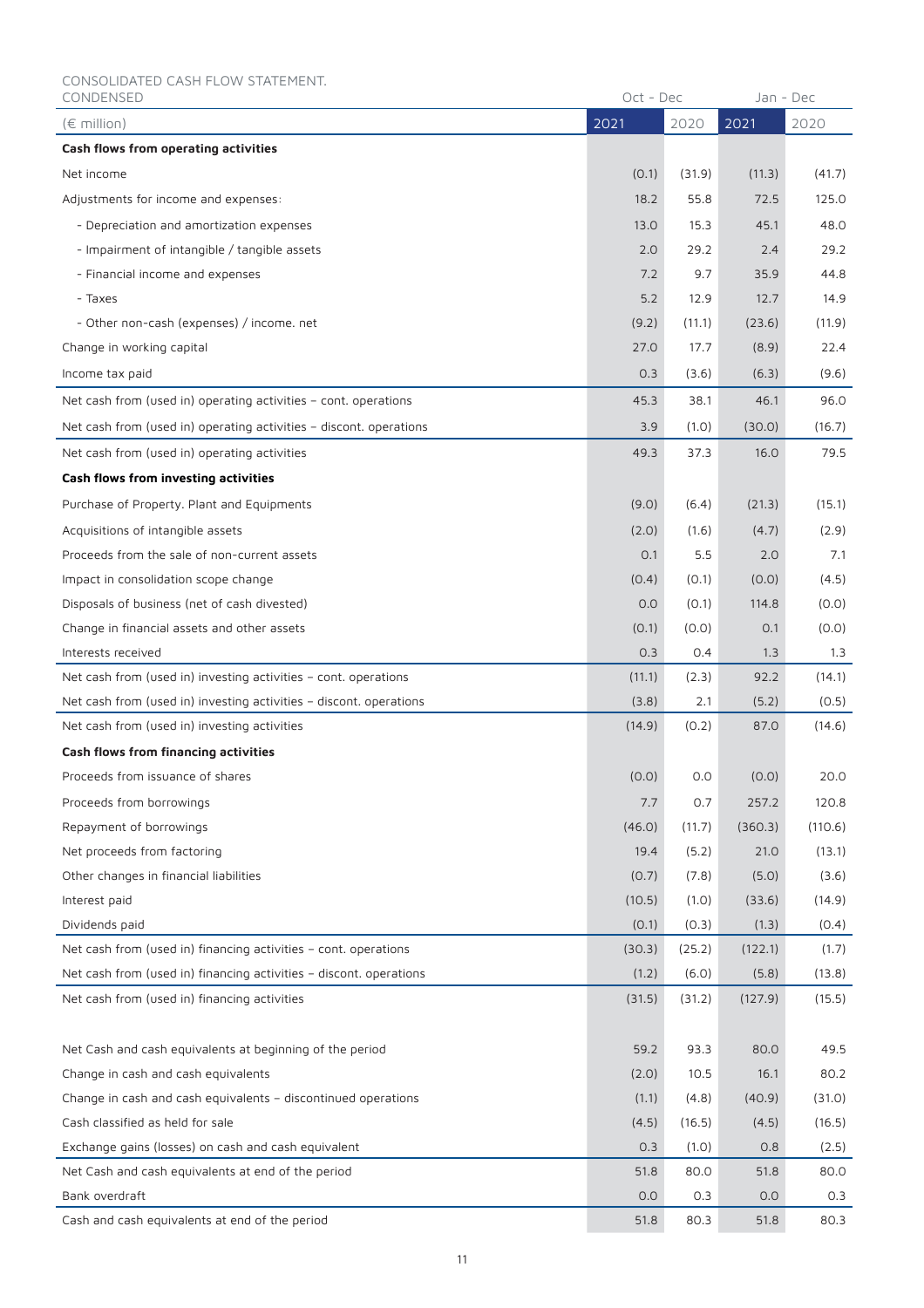|                                       | Jan - Dec                    |                              |                 |                              |                              |                 |  |  |
|---------------------------------------|------------------------------|------------------------------|-----------------|------------------------------|------------------------------|-----------------|--|--|
|                                       | 2021                         |                              |                 |                              | 2020                         |                 |  |  |
|                                       | Share-<br>holders'<br>Equity | Non<br>Control.<br>Interests | Total<br>Equity | Share-<br>holders'<br>Equity | Non<br>Control.<br>Interests | Total<br>Equity |  |  |
| Amount at beginning of period         | (8.9)                        | 16.5                         | 7.6             | 55.8                         | 16.6                         | 72.4            |  |  |
| Net (Loss) income for the period      | (16.6)                       | 4.3                          | (12.3)          | (88.0)                       | 2.2                          | (85.8)          |  |  |
| Other comprehensive income/ (expense) | 5.4                          | 1.3                          | 6.7             | (5.8)                        | (1.0)                        | (6.8)           |  |  |
| Capital increase /<br>decrease        | $\qquad \qquad -$            |                              |                 | 28.9                         | $\overline{\phantom{a}}$     | 28.9            |  |  |
| <b>Dividends</b>                      | $\overline{\phantom{a}}$     | (0.7)                        | (0.7)           | -                            | (1.2)                        | (1.2)           |  |  |
| Others                                | (1.8)                        | 1.6                          | (0.1)           | 0.2                          | (0.2)                        | (0.0)           |  |  |
| AMOUNT AT END OF PERIOD               | (21.9)                       | 23.1                         | 1.2             | (8.9)                        | 16.5                         | 7.6             |  |  |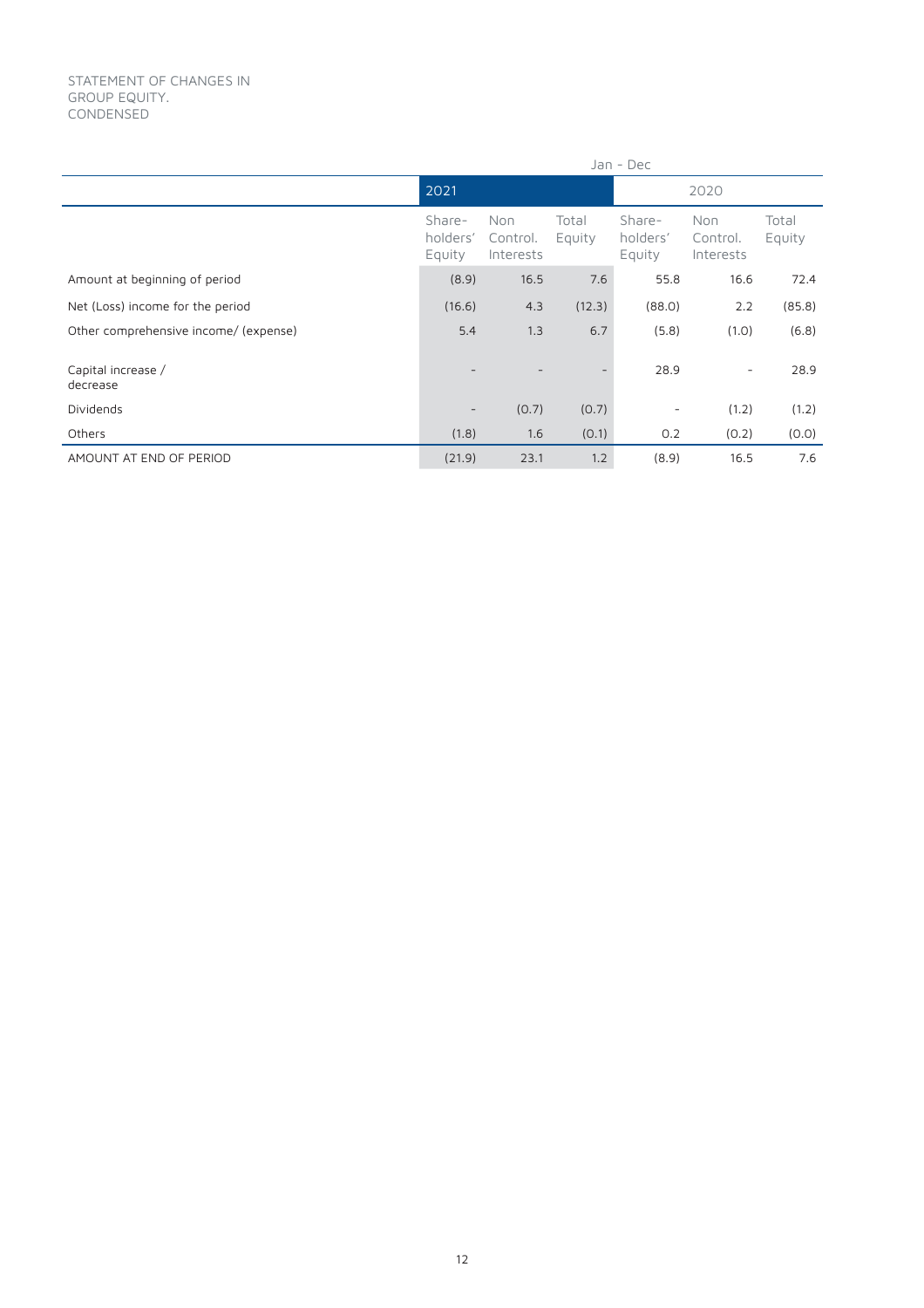## **Note 1 Accounting principles**

The consolidated financial statements comprise Consolis Group S.A.S. and its subsidiaries. The consolidated financial statements of Consolis are prepared in accordance with International Financial Reporting Standards (IFRS) as endorsed by the EU. The interim report is prepared in accordance with IAS 34 Interim financial reporting. The accounting principles applied in the preparation of this interim report apply to all periods and comply with the accounting principles presented in the "Historical Financial Information for the three years ended December 31. 2018. 2019 and 2020". No new and revised standards and interpretations effective from January 1, 2021 are considered to have any material impact on the financial statements.

#### **Discontinued operations**

In the "Historical Financial Information for the three years ended December 31, 2018. 2019 and 2020" Rail operations and Civil Works France were classified as held for sale, due to ongoing disposal processes. The Rail disposal was completed on March 31 and are therefore not included in the group total assets, neither as continued nor discontinued as per December 31 2021. Closing of Civil Works France occured on January 31, 2022, hence Civil Works France was classifed as held for sale December 31, 2021.

In the consolidated financial statements, discontinued operations are presented as follows:

•Assets held for sale and associated liabilities are presented separately from the Group's other assets and liabilities on specific lines in the consolidated statement of financial position at Decmber 31. 2021 and December 31. 2020.

•The net profit for the period is reported on a separate line in the consolidated income statement under "Net profit or loss from discontinued operations", and items of comprehensive income are presented separately. The comparative information for 2020 (quarter. year to date and full year) have been restated accordingly.

•Cash flows are presented on separate lines in the consolidated statement of cash flows, with restatement of the comparative information for the 2020 (quarter and full year).

#### **Amounts and dates**

Unless otherwise stated, amounts are indicated in millions of Euros ( $\epsilon$  million) and reflect the continued operations of the group. Order intake, Order book and Net sales are presented without decimal. Comparative figures in this report refer to the corresponding period of the previous year for income statement and cash flow items, and to year end 2020 for balance sheet items. Rounding differences may occur.

## **Note 2 Segment information**

| <b>West Nordic</b>                | Building operations in Sweden, Denmark and Norway. Segment products include hollow core floors, struc-<br>tural elements, stairs, walls and facades. The main activities of the operating segment comprise the design,<br>manufacturing and assembly of non-residential (public buildings, offices, industrial and logistics sites) and<br>residential (multi-family housing) building solutions.  |
|-----------------------------------|----------------------------------------------------------------------------------------------------------------------------------------------------------------------------------------------------------------------------------------------------------------------------------------------------------------------------------------------------------------------------------------------------|
| <b>East Nordic</b>                | Building operations in Finland and the Baltics. Segment products include hollow core floors, structural ele-<br>ments, stairs, walls and facades. The main activities of the operating segment comprise the design, manu-<br>facturing and assembly of non-residential (public buildings, offices, industrial and logistics sites) and residen-<br>tial (multi-family housing) building solutions. |
| <b>Western Europe</b>             | Building operations in The Netherlands, Germany and Spain. Segment products include hollow core floors<br>and structural elements, stairs, walls and facades. The main activities of the operating segment comprise the<br>design, manufacturing (The Netherlands) and assembly of non-residential (public buildings. offices. industrial<br>and logistics sites) building solutions.              |
| <b>Eastern Europe</b>             | Building operations in Poland, Romania and Hungary. Segment products include hollow core floors, structural<br>elements, walls and facades. The main activities of the operating segment comprise the design, manufactur-<br>ing and assembly of non-residential (public buildings, offices, industrial and logistics sites) building solutions.                                                   |
| <b>Emerging</b><br><b>Markets</b> | Utilities operations such as pressure pipes used in water supply, irrigation and sewerage systems as well as<br>in power stations. Operations are based in Tunisia, Egypt, Indonesia and France. In Egypt and Indonesia, op-<br>erations are structured as Joint Ventures with local partners.                                                                                                     |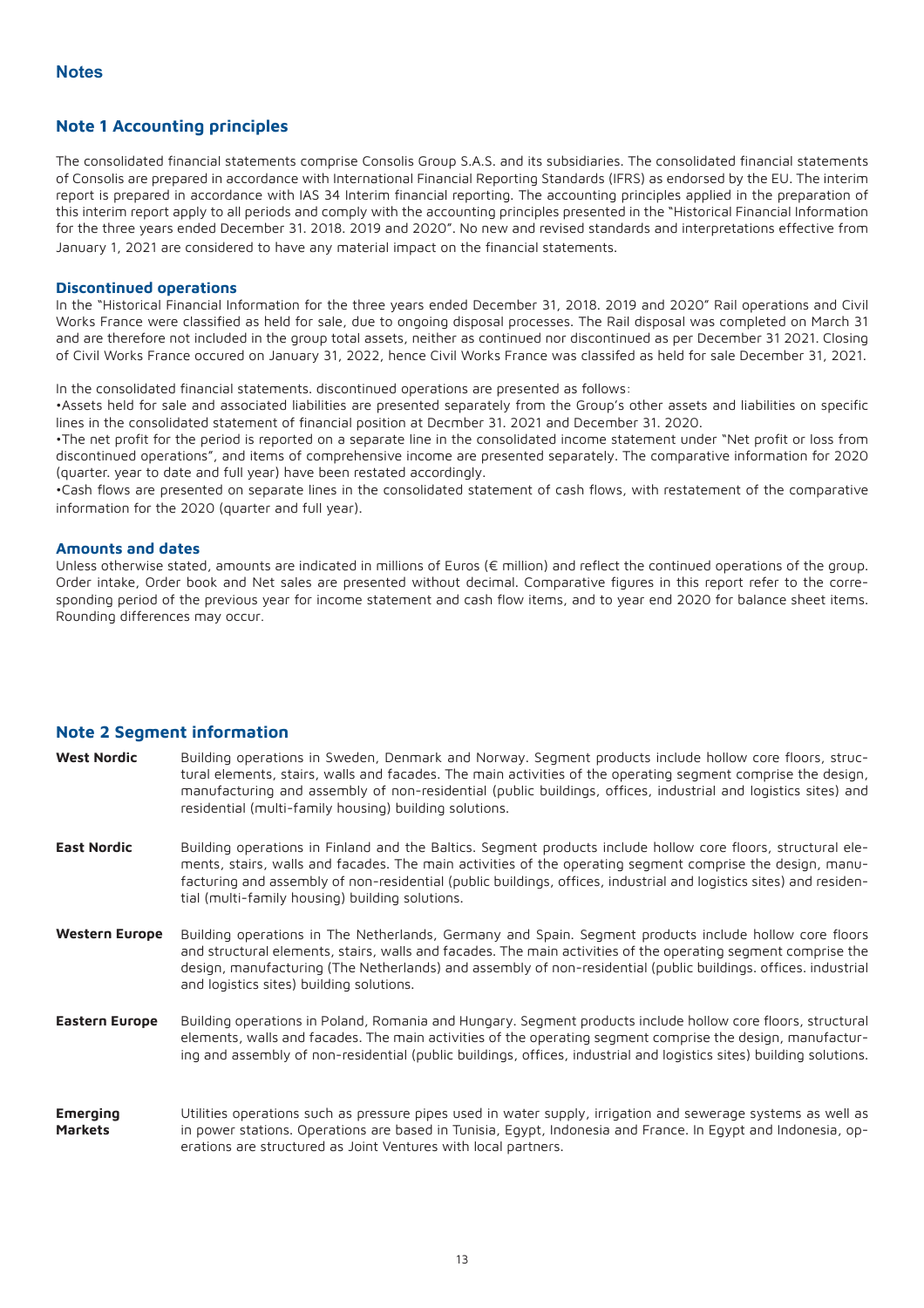## **Note 2 Segment information (cont)**

|                                                  |                |                |                   | Oct-Dec           |                     |                 |                |          |
|--------------------------------------------------|----------------|----------------|-------------------|-------------------|---------------------|-----------------|----------------|----------|
| $(\in$ million)                                  |                |                |                   | 2021              |                     |                 |                |          |
|                                                  | West<br>Nordic | East<br>Nordic | Western<br>Europe | Eastern<br>Europe | Emerging<br>Markets | Un<br>allocated | Elim           | Consolis |
| Net sales                                        | 108            | 77             | 69                | 23                | 38                  | (O)             | (7)            | 308      |
| Internal transactions                            |                | (7)            |                   |                   |                     |                 | $\overline{7}$ | (O)      |
| Revenues from external cus-<br>tomers            | 108            | 70             | 69                | 23                | 38                  | (O)             | (O)            | 308      |
| Adjusted EBITDA                                  | (1.4)          | 5.0            | 6.7               | 0.8               | 7.5                 | 2.1             |                | 20.7     |
| Depreciation and amortization                    |                |                |                   |                   |                     | (13.0)          |                | (13.0)   |
| Profit (loss) from sales of fixed<br>assets      |                |                |                   |                   |                     | (0.0)           |                | (0.0)    |
| Impairment loss                                  |                |                |                   |                   |                     | (2.0)           |                | (2.0)    |
| Items affecting comparability:                   |                |                |                   |                   |                     |                 |                |          |
| Non recurring items and re-<br>structuring costs |                |                |                   |                   |                     | 6.5             |                | 6.5      |
| Operating income                                 |                |                |                   |                   |                     |                 |                | 12.3     |
| Financial net                                    |                |                |                   |                   |                     | (7.2)           |                | (7.2)    |
| Result before taxes                              |                |                |                   |                   |                     |                 |                | 5.0      |

|                                                  |                |                |                   | Oct-Dec           |                     |                          |      |          |
|--------------------------------------------------|----------------|----------------|-------------------|-------------------|---------------------|--------------------------|------|----------|
| $(\in$ million)                                  |                |                |                   | 2020              |                     |                          |      |          |
|                                                  | West<br>Nordic | East<br>Nordic | Western<br>Europe | Eastern<br>Europe | Emerging<br>Markets | Un<br>allocated          | Elim | Consolis |
| Net sales                                        | 99             | 62             | 60                | 16                | 30                  | $\overline{\phantom{a}}$ | (4)  | 262      |
| Internal transactions                            |                | (3)            |                   |                   |                     |                          | 3    | (0)      |
| Revenues from external cus-<br>tomers            | 99             | 58             | 60                | 16                | 30                  | $\overline{\phantom{a}}$ | (1)  | 262      |
| Adjusted EBITDA                                  | 5.6            | 5.9            | 11.1              | 1.4               | 4.6                 | (0.9)                    |      | 27.6     |
| Depreciation and amortization                    |                |                |                   |                   |                     | (15.6)                   |      | (15.6)   |
| Profit (loss) from sales of fixed<br>assets      |                |                |                   |                   |                     | 5.1                      |      | 5.1      |
| Impairment loss                                  |                |                |                   |                   |                     | (29.2)                   |      | (29.2)   |
| Items affecting comparability:                   |                |                |                   |                   |                     |                          |      |          |
| Non recurring items and re-<br>structuring costs |                |                |                   |                   |                     | 2.8                      |      | 2.8      |
| Operating income                                 |                |                |                   |                   |                     |                          |      | (9.3)    |
| Financial net                                    |                |                |                   |                   |                     | (9.7)                    |      | (9.7)    |
| Result before taxes                              |                |                |                   |                   |                     |                          |      | (18.9)   |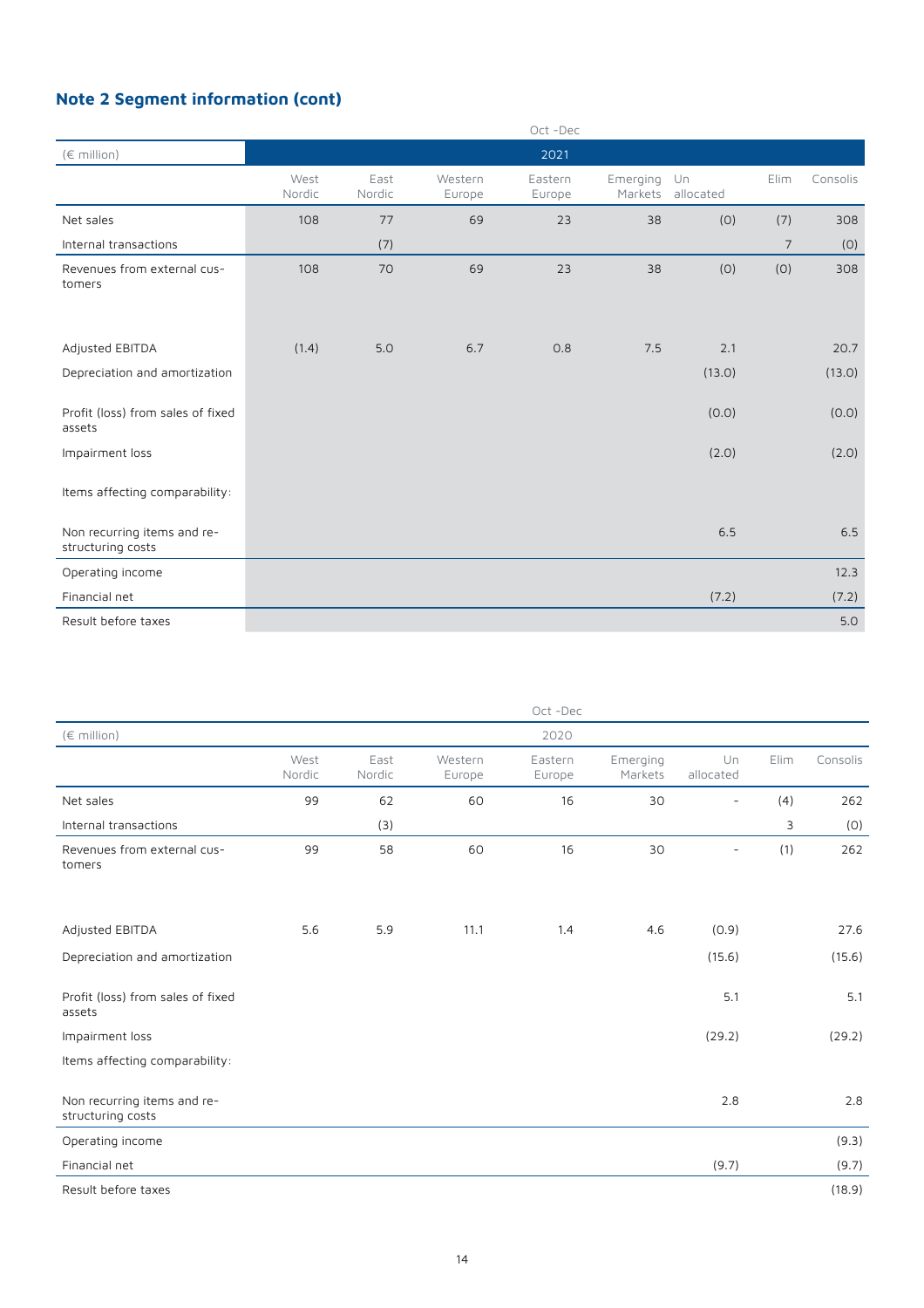## **Note 2 Segment information (cont)**

|                                                  |                |                |                   | Jan - Dec         |                     |                 |      |          |
|--------------------------------------------------|----------------|----------------|-------------------|-------------------|---------------------|-----------------|------|----------|
| $(\in$ million)                                  |                |                |                   | 2021              |                     |                 |      |          |
|                                                  | West<br>Nordic | East<br>Nordic | Western<br>Europe | Eastern<br>Europe | Emerging<br>Markets | Un<br>allocated | Elim | Consolis |
| Net sales                                        | 402            | 267            | 256               | 89                | 122                 | (2)             | (28) | 1,106    |
| Internal transactions                            |                | (28)           |                   |                   |                     |                 | 28   | (0)      |
| Revenues from external cus-<br>tomers            | 402            | 239            | 256               | 89                | 122                 | (2)             | (O)  | 1,106    |
| Adjusted EBITDA                                  | 7.7            | 12.5           | 33.5              | 6.7               | 21.0                | 0.4             |      | 81.7     |
| Depreciation and amortization                    |                |                |                   |                   |                     | (45.0)          |      | (45.0)   |
| Profit (loss) from sales of fixed<br>assets      |                |                |                   |                   |                     | 0.4             |      | 0.4      |
| Impairment loss                                  |                |                |                   |                   |                     | (2.4)           |      | (2.4)    |
| Items affecting comparability:                   |                |                |                   |                   |                     |                 |      |          |
| Non recurring items and re-<br>structuring costs |                |                |                   |                   |                     | 2.6             |      | 2.6      |
| Operating income                                 |                |                |                   |                   |                     |                 |      | 37.3     |
| Financial net                                    |                |                |                   |                   |                     | (36.0)          |      | (36.0)   |
| Result before taxes                              |                |                |                   |                   |                     |                 |      | 1.4      |

|                                                  |                |                |                   | Jan - Dec         |                     |                 |      |          |
|--------------------------------------------------|----------------|----------------|-------------------|-------------------|---------------------|-----------------|------|----------|
| $(\epsilon$ million)                             |                |                |                   | 2020              |                     |                 |      |          |
|                                                  | West<br>Nordic | East<br>Nordic | Western<br>Europe | Eastern<br>Europe | Emerging<br>Markets | Un<br>allocated | Elim | Consolis |
| Net sales                                        | 381            | 257            | 256               | 66                | 98                  | (4)             | (17) | 1,037    |
| Internal transactions                            |                | (17)           |                   |                   |                     |                 | 17   | (0)      |
| Revenues from external cus-<br>tomers            | 381            | 240            | 256               | 66                | 98                  | (4)             | (0)  | 1.037    |
| Adjusted EBITDA                                  | 20.3           | 15.6           | 38.2              | 6.9               | 13.1                | 1.2             |      | 95.3     |
| Depreciation and amortization                    |                |                |                   |                   |                     | (48.3)          |      | (48.3)   |
| Profit (loss) from sales of fixed<br>assets      |                |                |                   |                   |                     | 6.1             |      | 6.1      |
| Impairment loss                                  |                |                |                   |                   |                     | (29.2)          |      | (29.2)   |
| Items affecting comparability:                   |                |                |                   |                   |                     |                 |      |          |
| Non recurring items and re-<br>structuring costs |                |                |                   |                   |                     | (5.9)           |      | (5.9)    |
| Operating income                                 |                |                |                   |                   |                     |                 |      | 18.1     |
| Financial net                                    |                |                |                   |                   |                     | (44.8)          |      | (44.8)   |
| Result before taxes                              |                |                |                   |                   |                     |                 |      | (26.7)   |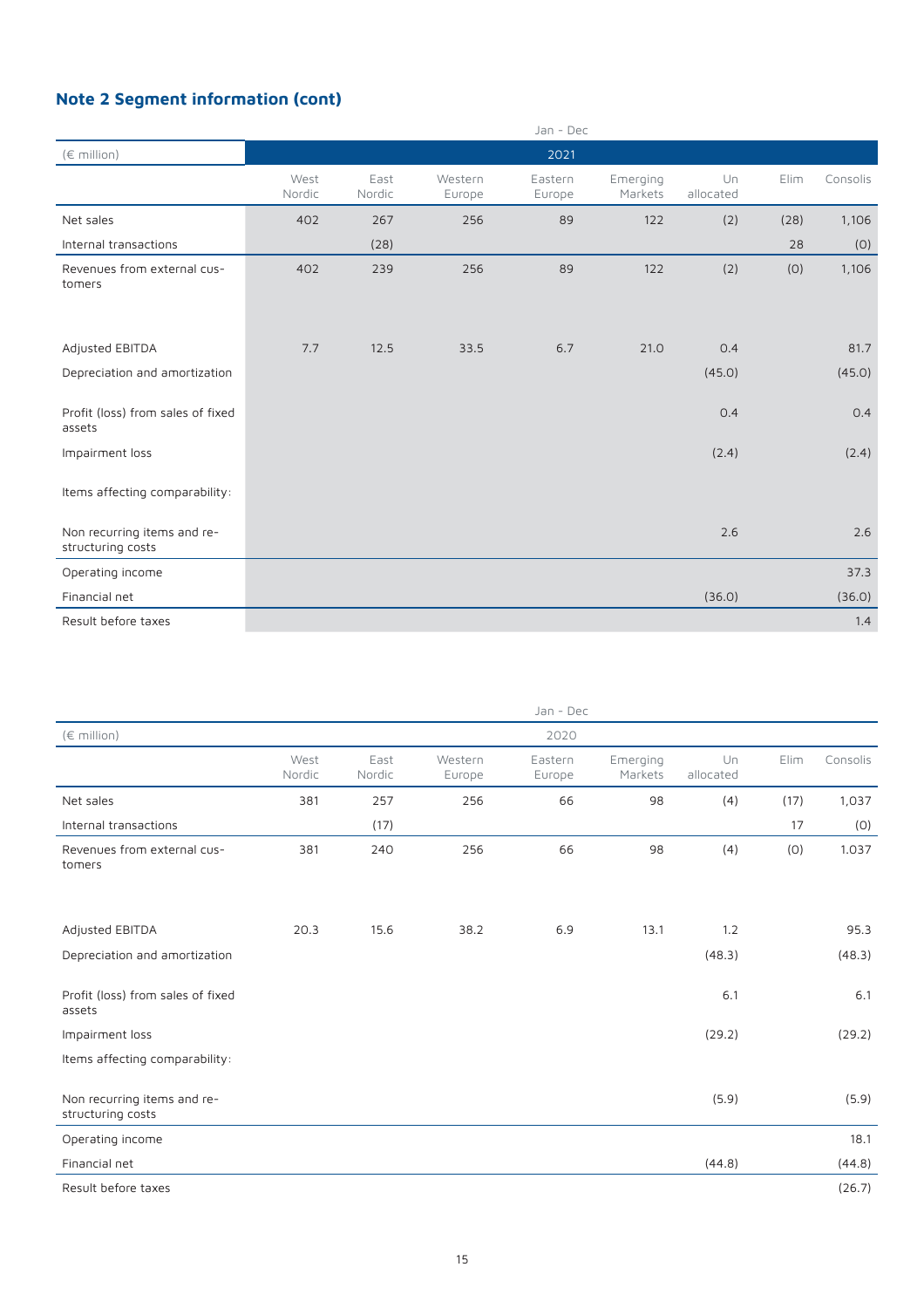## **Note 2 Segment information (cont)**

Quarterly data

| (€ million)              |       | 2020  |       |       |       | 2021  |       |        |
|--------------------------|-------|-------|-------|-------|-------|-------|-------|--------|
|                          | Q1    | Q2    | Q3    | Q4    | Q1    | Q2    | Q3    | Q4     |
| <b>Net sales</b>         |       |       |       |       |       |       |       |        |
| West Nordic              | 96    | 99    | 87    | 99    | 101   | 108   | 84    | 108    |
| East Nordic              | 63    | 66    | 67    | 62    | 56    | 62    | 72    | 77     |
| Western Europe           | 66    | 69    | 61    | 60    | 58    | 69    | 60    | 69     |
| Eastern Europe           | 16    | 17    | 17    | 16    | 17    | 21    | 27    | 23     |
| Emerging markets         | 25    | 15    | 28    | 30    | 27    | 28    | 30    | 38     |
| <b>Adjusted EBITDA</b>   |       |       |       |       |       |       |       |        |
| West Nordic              | 4.0   | 6.3   | 4.4   | 9.7   | 3.9   | 4.8   | 0.3   | (1.4)  |
| East Nordic              | 2.2   | 3.7   | 3.8   | 6.2   | 0.8   | 2.8   | 3.8   | 5.0    |
| Western Europe           | 6.7   | 11.6  | 8.8   | 11.1  | 8.4   | 11.2  | 7.3   | 6.7    |
| Eastern Europe           | 1.7   | 2.1   | 1.7   | 1.4   | 1.3   | 2.1   | 2.6   | 0.8    |
| Emerging markets         | 3.1   | 0.2   | 5.2   | 4.6   | 4.3   | 3.7   | 5.5   | 7.5    |
| <b>Adjusted EBITDA %</b> |       |       |       |       |       |       |       |        |
| West Nordic              | 4.2%  | 6.4%  | 5.1%  | 9.7%  | 3.8%  | 4.4%  | 0.4%  | (1.3%) |
| East Nordic              | 3.5%  | 5.6%  | 5.7%  | 10.0% | 1.4%  | 4.6%  | 5.3%  | 6.6%   |
| Western Europe           | 10.2% | 16.9% | 14.4% | 18.4% | 14.4% | 16.1% | 12.2% | 9.6%   |
| Eastern Europe           | 10.3% | 12.5% | 9.9%  | 8.6%  | 7.2%  | 9.6%  | 9.7%  | 3.3%   |
| Emerging markets         | 12.4% | 1.5%  | 18.8% | 15.3% | 16.2% | 13.4% | 18.3% | 19.8%  |
| Order book               |       |       |       |       |       |       |       |        |
| West Nordic              | 310   | 309   | 290   | 307   | 318   | 346   | 376   | 391    |
| East Nordic              | 143   | 136   | 114   | 118   | 122   | 165   | 191   | 210    |
| Western Europe           | 115   | 109   | 106   | 112   | 132   | 134   | 130   | 137    |
| Eastern Europe           | 22    | 18    | 19    | 22    | 20    | 27    | 31    | 34     |
| Emerging markets         | 111   | 125   | 117   | 108   | 133   | 149   | 168   | 178    |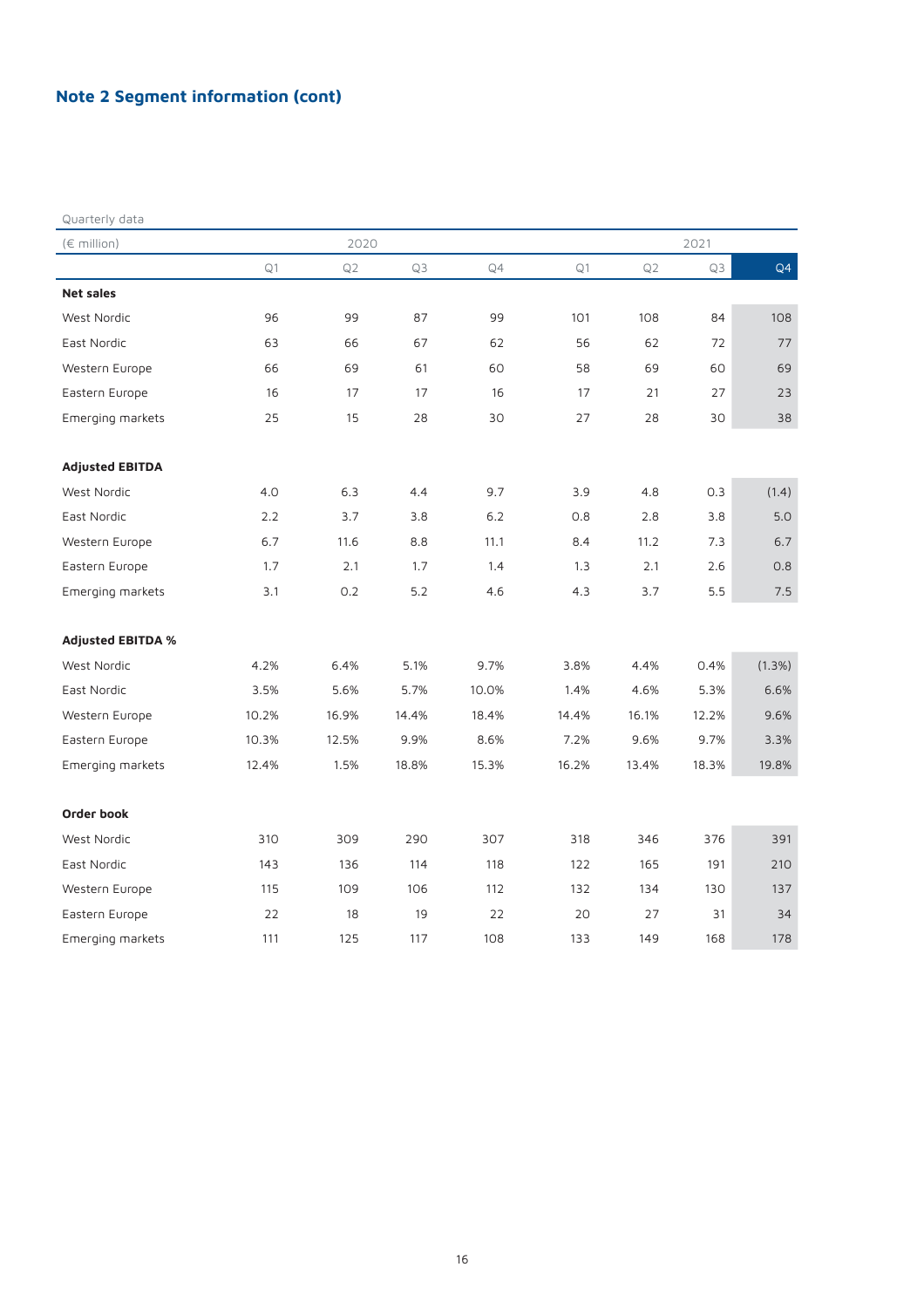## **Note 3 Other income and expenses from continued operations**

|                                           |       | Oct - Dec | Jan - Dec |        |  |
|-------------------------------------------|-------|-----------|-----------|--------|--|
| $(\in$ million)                           | 2021  | 2020      | 2021      | 2020   |  |
| Proceed of sales of assets                | 0.1   | 5.1       | 0.4       | 6.1    |  |
| Non-recurring income                      | 8.1   | O.1       | 8.2       | 0.7    |  |
| Other non-operating income                | 8.2   | 5.2       | 8.6       | 6.9    |  |
| Non-recurring expenses                    | (0.1) | 4.7       | (0.3)     | 1.8    |  |
| Restructuring costs                       | (1.5) | (1.9)     | (5.3)     | (8.3)  |  |
| Impairment fixed assets                   | (2.0) | (29.2)    | (2.4)     | (29.2) |  |
| Other non-operating expenses              | (3.6) | (26.5)    | (8.0)     | (35.8) |  |
| Other income and expenses from operations | 4.6   | (21.3)    | 0.6       | (28.9) |  |

(i) Profit / (loss) from sale of fixed assets consists for the periods presented of gains or losses on sale of land, buildings and equipment in connection with manufacturing facility closures. In 2021 the group completed the disposal of 1 site in Lithuania and 1 site in Germany. (ii) In 2021 non recurring income mainly related to a curtailment gain due to change in pensions plan i the Netherlands, amounting to € 7.6 million.

(iii) In 2021 restructuring costs mainly relates to reallocating certain functions from head office in Paris to Stockholm

(iv) Impairment fixed assets reltes to value adjustment on goodwill and other fixed assets in Eastern Europe after yearly impairment test for 2021, and for West Nordic for 2020.

If items classifed as other income and expenses from operations would have been split over the functions in PL, the consoldated income stament would have looked like the tabel below.

| <b>PROFORMA</b>                           | Oct - Dec |                          | Jan - Dec |         |  |
|-------------------------------------------|-----------|--------------------------|-----------|---------|--|
| $(\epsilon$ million)                      | 2021      | 2020                     | 2021      | 2020    |  |
| Net sales                                 | 308       | 262                      | 1,106     | 1,037   |  |
| Production cost of goods sold             | (249.1)   | (203.0)                  | (882.7)   | (819.2) |  |
| <b>SALES MARGIN</b>                       | 59.1      | 59.4                     | 223.4     | 217.5   |  |
| Production overheads                      | (16.3)    | (21.9)                   | (75.4)    | (78.7)  |  |
| Sales and marketing costs                 | (7.9)     | (7.1)                    | (28.7)    | (26.6)  |  |
| Administrative costs                      | (21.7)    | (38.6)                   | (77.3)    | (88.8)  |  |
| Research and development costs            | (1.0)     | (1.1)                    | (4.8)     | (5.2)   |  |
| OPERATING PROFIT FROM ORDINARY ACTIVITIES | 12.3      | (9.3)                    | 37.3      | 18.1    |  |
| Other income and expenses from operations |           | $\overline{\phantom{a}}$ |           |         |  |
| OPERATING PROFIT                          | 12.3      | (9.3)                    | 37.3      | 18.1    |  |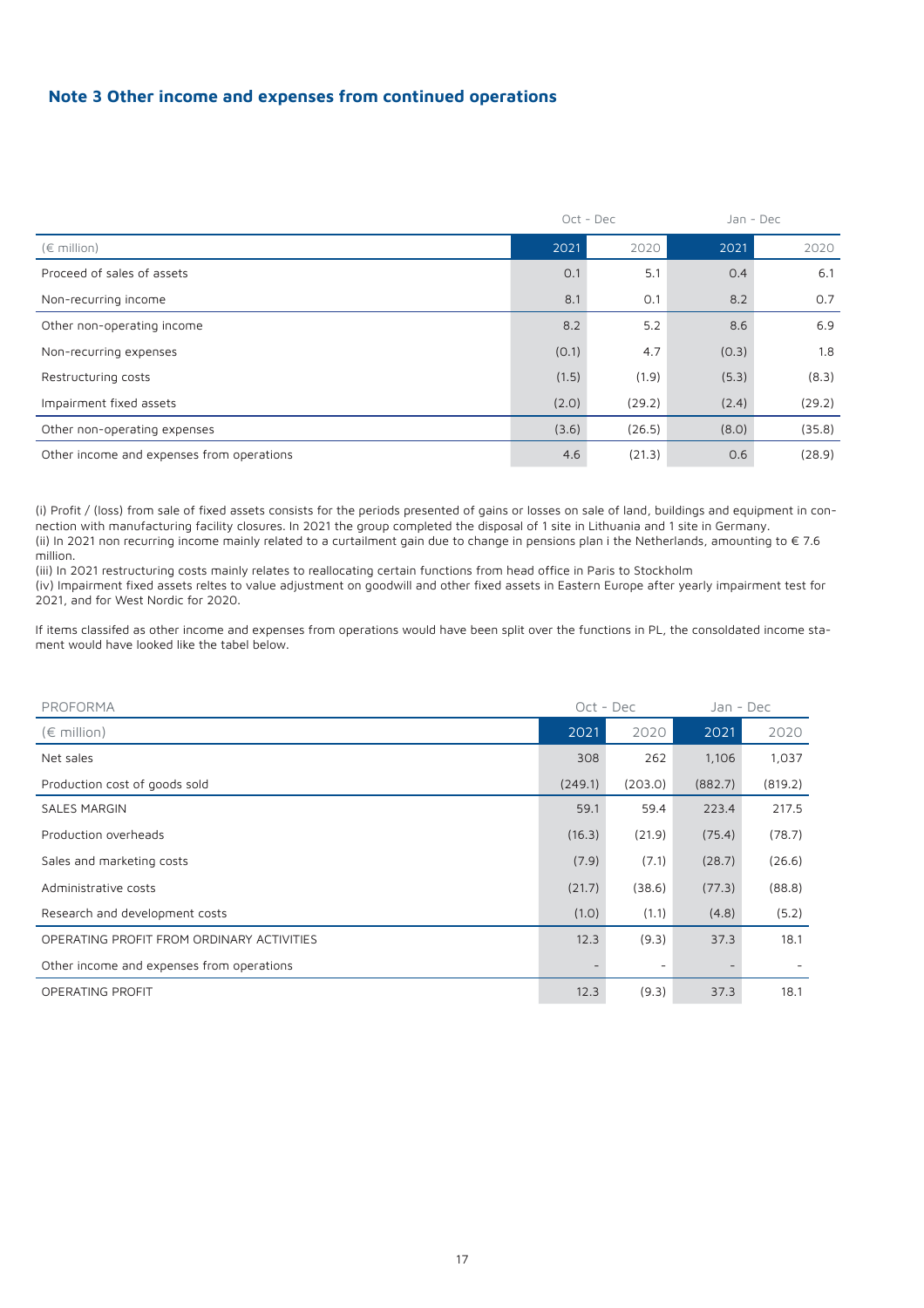## **Note 4 Discontinued operations**

In the "Historical Financial Information for the three years ended December 31. 2018. 2019 and 2020" Rail operations and Civil Works France were classified as held for sale, due to ongoing disposal processes. The Rail disposal was completed on March 31 and are therefore not included in the group total assets, neither as continued nor discontinued as per December 31 2021. Consolis completed the sale of its Civil Works France business to EIM Capital on January 31, 2022, hence classifed as held for sale on December 31, 2021.

The sale of Rail operations resulted in a net gain of  $\epsilon$  26.6 million.

October - December

|                                           | Rail |        | <b>CWF</b> |        | Total  |        |
|-------------------------------------------|------|--------|------------|--------|--------|--------|
| $(\epsilon$ million)                      | 2021 | 2020   | 2021       | 2020   | 2021   | 2020   |
| Net sales                                 |      | 52.8   | 24.2       | 21.3   | 24.2   | 74.0   |
| Production cost of goods sold             |      | (39.5) | (19.6)     | (42.5) | (19.6) | (82.0) |
| <b>SALES MARGIN</b>                       |      | 13.3   | 4.6        | (21.3) | 4.6    | (8.0)  |
| Production overheads                      |      | (5.8)  | (1.0)      | (8.1)  | (1.0)  | (13.9) |
| Sales and marketing costs                 |      | (0.9)  | (2.8)      | (2.2)  | (2.8)  | (3.1)  |
| Administrative costs                      |      | (3.6)  | (2.0)      | (3.7)  | (2.0)  | (7.2)  |
| Research and development costs            |      | (0.3)  | (0.1)      | (0.0)  | (0.1)  | (0.3)  |
| OPERATING PROFIT FROM ORDINARY ACTIVITIES |      | 8.2    | (1.3)      | (29.9) | (1.3)  | (21.6) |
| Other income and expenses from operations |      | (5.0)  | (6.6)      | (13.6) | (6.6)  | (18.6) |
| OPERATING PROFIT                          |      | 3.2    | (7.9)      | (43.4) | (7.9)  | (40.2) |
| Financial (loss) / income                 |      | (2.3)  | (0.8)      | (0.8)  | (0.8)  | (3.0)  |
| Share of profit of associates             |      | 0.2    |            |        |        | 0.2    |
| PROFIT BEFORE TAX                         |      | 1.1    | (8.6)      | (44.2) | (8.6)  | (43.1) |
| Income taxes                              |      | (0.6)  | 0.6        | (0.4)  | 0.6    | (1.0)  |
| NET PROFIT / (LOSS)                       |      | 0.6    | (8.0)      | (44.6) | 18.6   | (43.9) |

January - December

|                                           |                          | Rail    | <b>CWF</b> |                          | Total   |         |
|-------------------------------------------|--------------------------|---------|------------|--------------------------|---------|---------|
| $(\epsilon$ million)                      | 2021                     | 2020    | 2021       | 2020                     | 2021    | 2020    |
| Net sales                                 | 43.8                     | 188.2   | 119.5      | 133.5                    | 163.3   | 321.7   |
| Production cost of goods sold             | (29.4)                   | (129.7) | (98.8)     | (132.1)                  | (128.2) | (261.8) |
| <b>SALES MARGIN</b>                       | 14.4                     | 58.5    | 20.7       | 1.4                      | 35.1    | 59.9    |
| Production overheads                      | (5.7)                    | (18.7)  | (6.3)      | (17.6)                   | (11.9)  | (36.3)  |
| Sales and marketing costs                 | (0.7)                    | (2.5)   | (9.5)      | (8.6)                    | (10.1)  | (11.1)  |
| Administrative costs                      | (4.5)                    | (12.7)  | (9.9)      | (13.0)                   | (14.4)  | (25.7)  |
| Research and development costs            | (0.4)                    | (1.0)   | (0.6)      | (0.2)                    | (0.9)   | (1.2)   |
| OPERATING PROFIT FROM ORDINARY ACTIVITIES | 3.2                      | 23.6    | (5.5)      | (38.0)                   | (2.3)   | (14.4)  |
| Other income and expenses from operations | 0.0                      | (5.7)   | (22.7)     | (11.3)                   | (22.7)  | (16.9)  |
| <b>OPERATING PROFIT</b>                   | 4.7                      | 17.9    | (28.2)     | (49.0)                   | (23.6)  | (31.0)  |
| Financial (loss) / income                 | (0.9)                    | (8.8)   | (2.4)      | (1.8)                    | (3.3)   | (10.6)  |
| Share of profit of associates             | $\overline{\phantom{0}}$ | 0.2     |            | $\overline{\phantom{a}}$ |         | 0.2     |
| PROFIT BEFORE TAX                         | 3.8                      | 9.3     | (30.6)     | (50.8)                   | (26.9)  | (41.5)  |
| Income taxes                              | (1.1)                    | (1.6)   | 0.3        | (0.9)                    | (0.7)   | (2.5)   |
| NET PROFIT / (LOSS)                       | 2.7                      | 7.7     | (30.3)     | (51.7)                   | (27.6)  | (44.0)  |
| Net result rail disposal                  |                          |         |            |                          | (26.6)  |         |
| Result from discontinued operations       |                          |         |            |                          | (1.0)   | (44.1)  |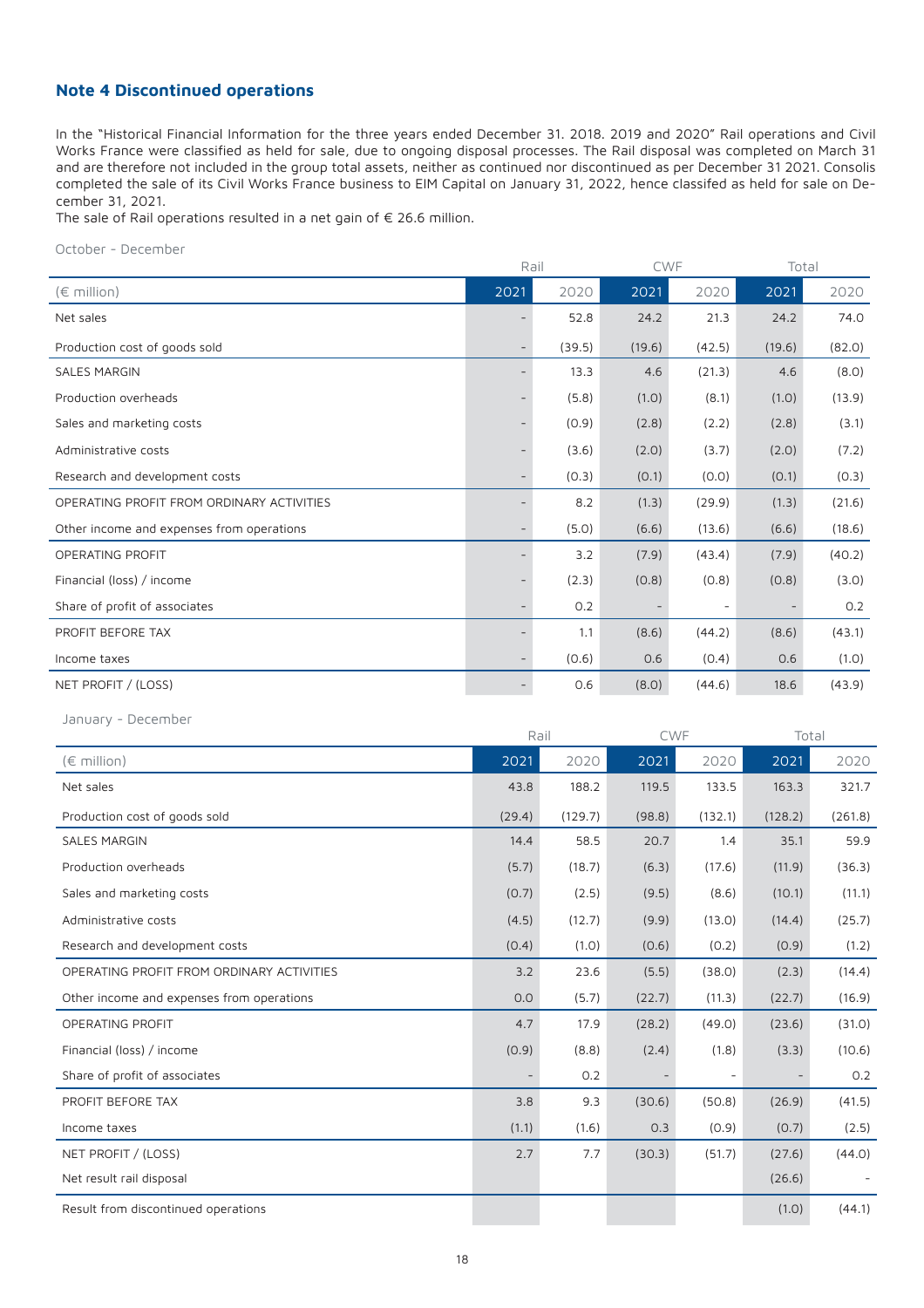## **Note 4 Discontinued operations (cont)**

October - December

|                                                    | Rail                     |                          | <b>CWF</b> |                          | Total |        |
|----------------------------------------------------|--------------------------|--------------------------|------------|--------------------------|-------|--------|
| $(\epsilon$ million)                               | 2021                     | 2020                     | 2021       | 2020                     | 2021  | 2020   |
| Cash flows from operating activities               |                          |                          |            |                          |       |        |
| Net income                                         | $\overline{\phantom{0}}$ | 0.5                      | (2.2)      | (44.3)                   | (2.2) | (43.8) |
| Adjustments for income and expenses:               |                          | 3.9                      | (1.7)      | 19.0                     | (1.7) | 22.9   |
| - Depreciation and amortization expenses           |                          | 1.9                      |            | 3.1                      |       | 5.0    |
| - Impairment of intangible / tangible assets       |                          | 0.1                      | 7.8        | 24.1                     | 7.8   | 24.2   |
| - Financial income and expenses                    | $\qquad \qquad -$        | 2.3                      | 0.8        | 0.8                      | 0.8   | 3.0    |
| - Share of profit of associates and joint-ventures |                          | (0.2)                    |            | $\overline{\phantom{a}}$ |       | (0.2)  |
| - Taxes                                            |                          | 0.6                      | (0.6)      | 0.4                      | (0.6) | 1.0    |
| - Other non-cash (expenses) / income. net          | $\overline{a}$           | (0.9)                    | (9.7)      | (9.4)                    | (9.7) | (10.3) |
| Change in working capital                          |                          | 5.2                      | 8.0        | 15.5                     | 8.0   | 20.7   |
| Income tax paid                                    |                          | (0.8)                    | (0.2)      | 0.3                      | (0.2) | (0.5)  |
| Net cash from (used in) operating activities       | $\overline{\phantom{m}}$ | 8.6                      | 3.9        | (9.6)                    | 3.9   | (1.0)  |
| Cash flows from investing activities               |                          |                          |            |                          |       |        |
| Purchase of Property. Plant and Equipments         |                          | (3.7)                    | (3.2)      | (0.7)                    | (3.2) | (4.4)  |
| Acquisitions of intangible assets                  |                          | (0.0)                    | (1.6)      | (1.5)                    | (1.6) | (1.5)  |
| Proceeds from the sale of non-current assets       |                          | 0.0                      | 0.1        | 8.1                      | 0.1   | 8.1    |
| Impact in consolidation scope change               |                          | $\overline{\phantom{a}}$ | 0.0        | $\overline{\phantom{a}}$ | 0.0   |        |
| Disposals of business (net of cash divested)       |                          | (0.1)                    | (0.0)      | 0.0                      | (0.0) | (0.1)  |
| Change in financial assets and other assets        |                          | $\overline{\phantom{0}}$ | 0.8        | (0.0)                    | 0.8   | (0.0)  |
| Change in loan receivables                         |                          | $\overline{\phantom{a}}$ | 0.1        | (0.0)                    | 0.1   | (0.0)  |
| Dividends received                                 |                          | $\overline{\phantom{0}}$ | (0.0)      | $\overline{\phantom{a}}$ | (0.0) |        |
| Interests received                                 |                          | 0.1                      | 0.0        | 0.0                      | 0.0   | 0.1    |
| Net cash from (used in) investing activities       |                          | (3.8)                    | (3.8)      | 5.9                      | (3.8) | 2.1    |
| Cash flows from financing activities               |                          |                          |            |                          |       |        |
| Proceeds from issuance of shares                   |                          | 0.1                      |            |                          |       | 0.1    |
| Proceeds from borrowings                           |                          | (0.0)                    |            | (0.1)                    |       | (0.1)  |
| Repayment of borrowings                            | $\overline{\phantom{a}}$ | (0.5)                    | (1.2)      | (1.4)                    | (1.2) | (1.9)  |
| Net proceeds from factoring                        |                          | (1.6)                    | 0.4        | (0.9)                    | 0.4   | (2.5)  |
| Other changes in financial liabilities             |                          | 0.4                      | (0.3)      | (0.2)                    | (0.3) | 0.3    |
| Interest paid                                      | $\overline{\phantom{a}}$ | (0.3)                    | (0.1)      | (1.5)                    | (0.1) | (1.7)  |
| Dividends paid                                     |                          | (0.1)                    |            |                          |       | (0.1)  |
| Net cash from (used in) financing activities       | $\overline{\phantom{a}}$ | (2.0)                    | (1.2)      | (3.9)                    | (1.2) | (6.0)  |
| Net cash flow                                      | $\overline{\phantom{a}}$ | $2.8\,$                  | (1.1)      | (7.6)                    | (1.1) | (4.8)  |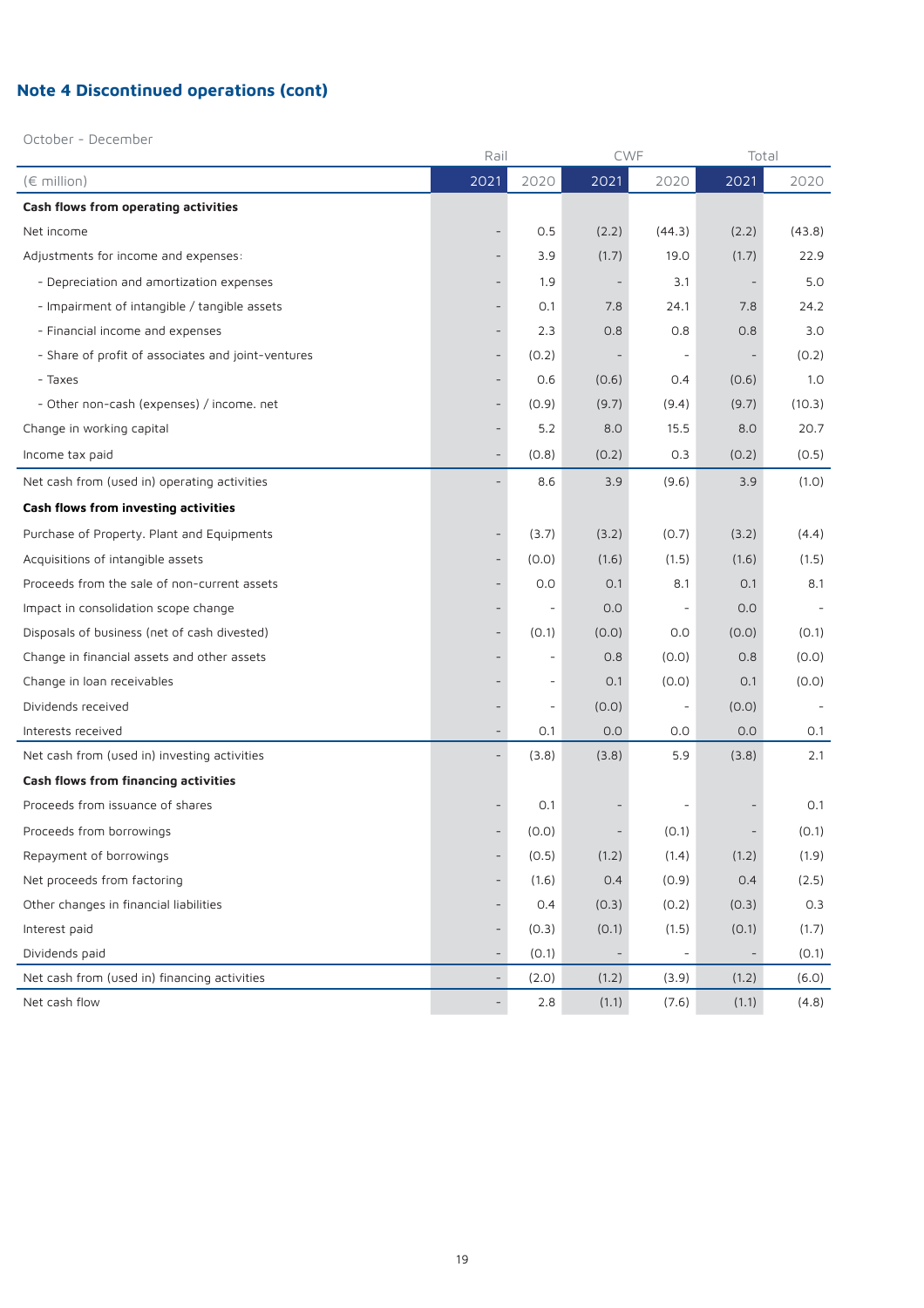## **Note 4 Discontinued operations (cont)**

October - December

|                                                    | Rail                     |                          | <b>CWF</b> |                          | Total                    |        |
|----------------------------------------------------|--------------------------|--------------------------|------------|--------------------------|--------------------------|--------|
| $(\in$ million)                                    | 2021                     | 2020                     | 2021       | 2020                     | 2021                     | 2020   |
| Cash flows from operating activities               |                          |                          |            |                          |                          |        |
| Net income                                         | 2.7                      | 7.7                      | (30.3)     | (51.7)                   | (27.6)                   | (44.0) |
| Adjustments for income and expenses:               | 1.9                      | 17.4                     | 7.6        | 13.7                     | 9.6                      | 31.2   |
| - Depreciation and amortization expenses           |                          | 8.5                      |            | 8.4                      | $\overline{\phantom{a}}$ | 17.0   |
| - Impairment of intangible / tangible assets       | $\overline{\phantom{a}}$ | 0.1                      | 9.5        | 23.0                     | 9.5                      | 23.1   |
| - Financial income and expenses                    | 0.9                      | 8.8                      | 2.4        | 1.8                      | 3.3                      | 10.6   |
| - Share of profit of associates and joint-ventures |                          | (0.2)                    |            | $\overline{\phantom{a}}$ |                          | (0.2)  |
| - Taxes                                            | 1.1                      | 1.6                      | (0.3)      | 0.9                      | 0.7                      | 2.5    |
| - Other non-cash (expenses) / income. net          | (0.0)                    | (1.6)                    | (3.9)      | (20.4)                   | (4.0)                    | (22.0) |
| Change in working capital                          | (1.3)                    | 4.3                      | (9.9)      | (6.0)                    | (11.3)                   | (1.6)  |
| Income tax paid                                    | (0.6)                    | (1.6)                    | (0.2)      | (0.5)                    | (0.7)                    | (2.1)  |
| Net cash from (used in) operating activities       | 2.7                      | 27.7                     | (32.8)     | (44.4)                   | (30.0)                   | (16.7) |
| Cash flows from investing activities               |                          |                          |            |                          |                          |        |
| Purchase of Property. Plant and Equipments         | (1.5)                    | (7.8)                    | (5.5)      | (3.5)                    | (7.0)                    | (11.3) |
| Acquisitions of intangible assets                  |                          | (0.0)                    | (1.6)      | (1.5)                    | (1.6)                    | (1.5)  |
| Proceeds from the sale of non-current assets       | 0.0                      | 0.1                      | 2.3        | 12.1                     | 2.3                      | 12.2   |
| Impact in consolidation scope change               |                          | $\overline{\phantom{a}}$ | 0.0        | $\overline{\phantom{a}}$ | 0.0                      |        |
| Disposals of business (net of cash divested)       | $\qquad \qquad -$        | (0.0)                    | (0.0)      | 0.0                      | (0.0)                    | 0.0    |
| Change in financial assets and other assets        | $\overline{a}$           | $\overline{\phantom{a}}$ | 1.1        | (0.0)                    | 1.1                      | (0.0)  |
| Change in loan receivables                         |                          | $\overline{\phantom{a}}$ | 0.1        | (0.0)                    | 0.1                      | (0.0)  |
| Dividends received                                 | 0.0                      | 0.1                      |            | $\overline{\phantom{a}}$ | 0.0                      | O.1    |
| Interests received                                 | 0.0                      | 0.1                      | 0.0        | 0.0                      | 0.0                      | 0.1    |
| Net cash from (used in) investing activities       | (1.4)                    | (7.6)                    | (3.7)      | 7.1                      | (5.2)                    | (0.5)  |
| Cash flows from financing activities               |                          |                          |            |                          |                          |        |
| Proceeds from issuance of shares                   | 0.0                      | 0.1                      |            | $\overline{\phantom{a}}$ | 0.0                      | O.1    |
| Proceeds from borrowings                           | 0.1                      | (0.0)                    |            | (0.1)                    | 0.1                      | (0.1)  |
| Repayment of borrowings                            | (0.9)                    | (2.6)                    | (4.0)      | (4.6)                    | (4.9)                    | (7.2)  |
| Net proceeds from factoring                        | 1.4                      | (0.8)                    | (0.1)      | 0.0                      | 1.2                      | (0.8)  |
| Other changes in financial liabilities             | (0.2)                    | $\overline{\phantom{a}}$ | (0.9)      | (0.4)                    | (1.1)                    | (0.4)  |
| Interest paid                                      | (0.3)                    | (2.5)                    | (0.9)      | (2.3)                    | (1.2)                    | (4.7)  |
| Dividends paid                                     |                          | (0.7)                    |            | $\qquad \qquad -$        |                          | (0.7)  |
| Net cash from (used in) financing activities       | 0.1                      | (6.5)                    | (5.9)      | (7.3)                    | (5.8)                    | (13.8) |
| Net cash flow                                      | 1.4                      | 13.6                     | (42.4)     | (44.6)                   | (40.9)                   | (31.0) |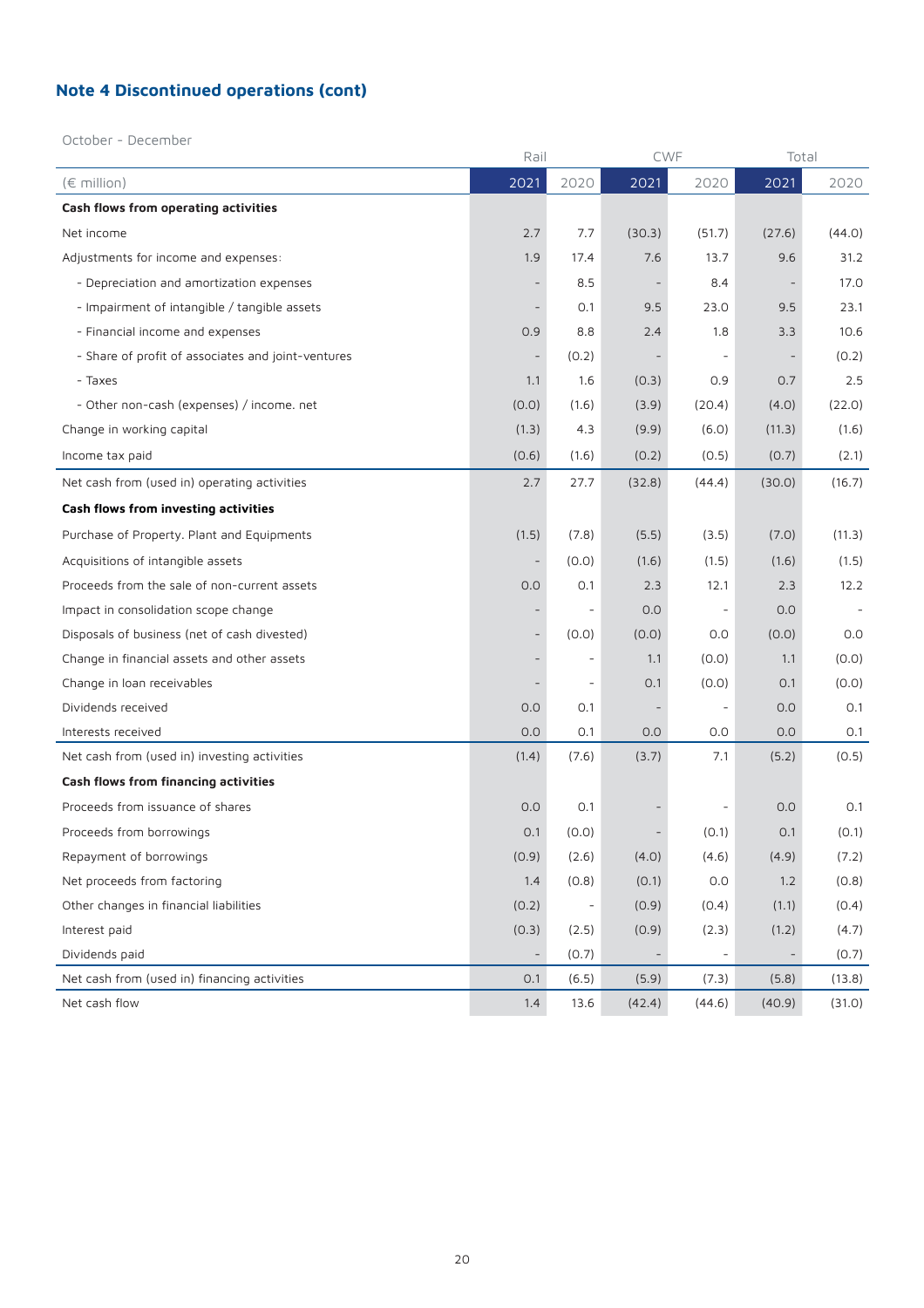## **Note 4 Discontinued operations (cont)**

| CONSOLIDATED STATEMENT OF FINANCIAL<br>POSITION.<br>December 31 | Rail                     |                          | <b>CWF</b> |                          | Total |       |
|-----------------------------------------------------------------|--------------------------|--------------------------|------------|--------------------------|-------|-------|
| $(\in$ million)                                                 | 2021                     | 2020                     | 2021       | 2020                     | 2021  | 2020  |
| <b>ASSETS</b>                                                   |                          |                          |            |                          |       |       |
| Goodwill                                                        |                          | 79.0                     |            | $\overline{\phantom{a}}$ |       | 79.0  |
| Intangible assets                                               |                          | 3.8                      | 0.0        | 0.0                      | 0.0   | 3.8   |
| Property. plant and equipment                                   |                          | $\overline{\phantom{a}}$ | 0.9        | 0.7                      | 0.9   | 77.2  |
| Investments in associates                                       |                          | 0.4                      |            | $\overline{\phantom{a}}$ |       | 0.4   |
| Long-term financial assets including derivative assets          |                          | 0.1                      | 0.4        | 2.1                      | 0.4   | 2.2   |
| Other non-current assets                                        |                          | 2.1                      |            | $\overline{\phantom{a}}$ |       | 2.1   |
| Deferred tax assets                                             | $\overline{\phantom{a}}$ | 0.5                      | 1.2        | $\overline{\phantom{a}}$ | 1.2   | 0.5   |
| TOTAL NON-CURRENT ASSETS                                        | $\overline{\phantom{a}}$ | 162.2                    | 2.6        | 2.9                      | 2.6   | 165.1 |
| Inventories                                                     |                          | 27.0                     | 21.0       | 18.2                     | 21.0  | 45.3  |
| Accounts receivables and other receivables                      |                          | 15.6                     | 21.4       | 43.5                     | 21.4  | 59.1  |
| Current tax receivables                                         |                          | 0.8                      | 0.0        | 0.3                      | 0.0   | 1.0   |
| Other current assets                                            |                          | 1.2                      | 1.7        | 4.7                      | 1.7   | 5.9   |
| Cash and cash equivalents                                       |                          | 15.2                     | 4.5        | 1.4                      | 4.5   | 16.5  |
| TOTAL CURRENT ASSETS                                            |                          | 59.7                     | 48.6       | 68.1                     | 48.6  | 127.9 |
|                                                                 | $\overline{\phantom{a}}$ |                          |            |                          |       |       |
| <b>TOTAL ASSETS</b>                                             | $\overline{\phantom{a}}$ | 222.0                    | 51.2       | 71.0                     | 51.2  | 292.9 |
|                                                                 |                          |                          |            |                          |       |       |
| <b>LIABILITIES</b>                                              |                          |                          |            |                          |       |       |
| Non-current financial debts                                     |                          | 80.3                     | 3.5        | 4.5                      | 3.5   | 84.8  |
| Employee benefit obligations                                    |                          | 4.8                      | 5.8        | 6.8                      | 5.8   | 11.5  |
| Non-current provisions                                          |                          | 2.2                      | 21.2       | 20.9                     | 21.2  | 23.1  |
| Deferred tax liabilities                                        |                          | 4.5                      | 0.3        | 0.2                      | 0.3   | 4.8   |
| TOTAL NON-CURRENT LIABILITIES                                   |                          | 91.8                     | 30.8       | 32.4                     | 30.8  | 124.2 |
| Current financial debts                                         |                          | 3.0                      | 2.0        | 2.5                      | 2.0   | 5.4   |
| Accounts payables and other liabilities                         |                          | 38.7                     | 43.8       | 73.2                     | 43.8  | 111.9 |
| Current provisions                                              |                          | 0.0                      | 12.5       | 14.5                     | 12.5  | 14.5  |
| Income tax payables                                             |                          | 0.6                      | 0.4        | 0.0                      | 0.4   | 0.6   |
| TOTAL CURRENT LIABILITIES                                       |                          | 42.3                     | 58.7       | 90.2                     | 58.7  | 132.5 |
|                                                                 |                          |                          |            |                          |       |       |
| TOTAL LIABILITIES                                               | $\overline{\phantom{a}}$ | 134.0                    | 89.5       | 122.6                    | 89.5  | 256.6 |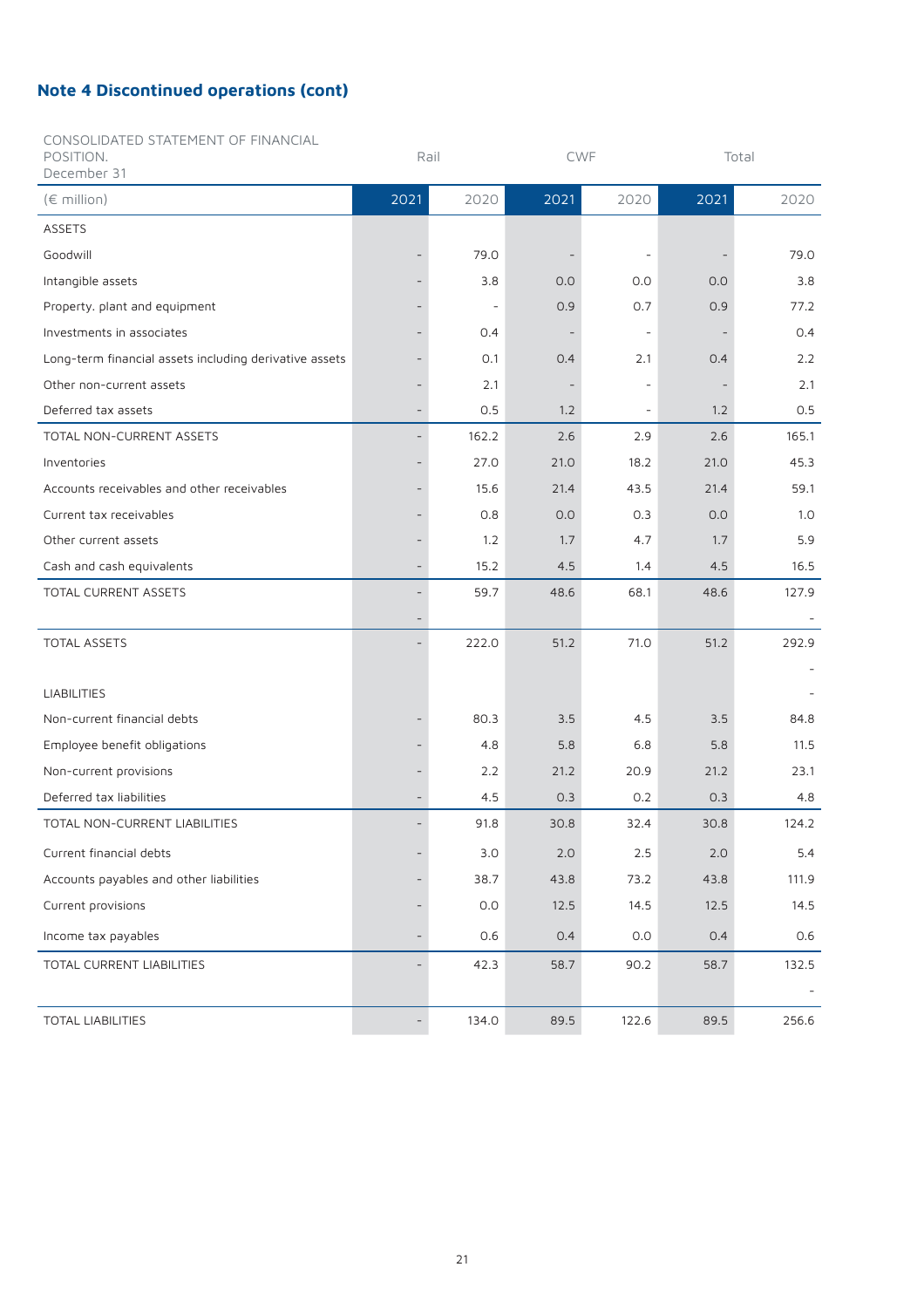## **Note 5 Financial (loss)/income**

|                           |       | Oct - Dec |        | Jan - Dec |
|---------------------------|-------|-----------|--------|-----------|
| $(\in$ million)           | 2021  | 2020      | 2021   | 2020      |
| Financial income          |       |           |        |           |
| Interest income           | 0.3   | 0.4       | 1.4    | 1.3       |
| Other financial income    | 0.8   | 0.7       | 2.0    | 2.2       |
| Financial expenses        |       |           |        |           |
| Interest expenses         | (6.7) | (9.9)     | (31.6) | (39.4)    |
| Currency exchange losses  | 0.0   | 0.7       | (1.3)  | (2.4)     |
| Other financial expenses  | (1.5) | (1.5)     | (6.3)  | (6.5)     |
| Financial (loss) / income | (7.2) | (9.7)     | (35.8) | (44.8)    |

## **Note 6 Interest bearing liabilities**

|                                                |       | Dec 31                   |
|------------------------------------------------|-------|--------------------------|
| $(\in$ million)                                | 2021  | 2020                     |
| Non-current interest-bearing liabilities       |       |                          |
| Term loan                                      |       | 93.9                     |
| Shareholder Ioan                               | 324.3 | 268.5                    |
| Lease liability                                | 54.4  | 58.3                     |
| State guaranteed Loan                          |       | 40.0                     |
| Other Ioans                                    | 3.6   | 5.5                      |
| Total non-current interest-bearing liabilities | 382.4 | 466.2                    |
| Current interest-bearing liabilities           |       |                          |
| Factoring - net liability                      | 54.0  | 33.1                     |
| Accrued interests                              | 4.2   | 6.7                      |
| Revolving Credit Facilities                    |       | $\overline{\phantom{a}}$ |
| Current portion of long-term loans             | 0.6   | 1.4                      |
| Lease liability                                | 17.5  | 17.3                     |
| Bank overdrafts                                | 0.0   | 0.3                      |
| Other loans                                    | 0.3   | 1.8                      |
| Total current interest-bearing liabilities     | 76.6  | 60.5                     |
| Total interest-bearing liabilities             | 459.0 | 526.7                    |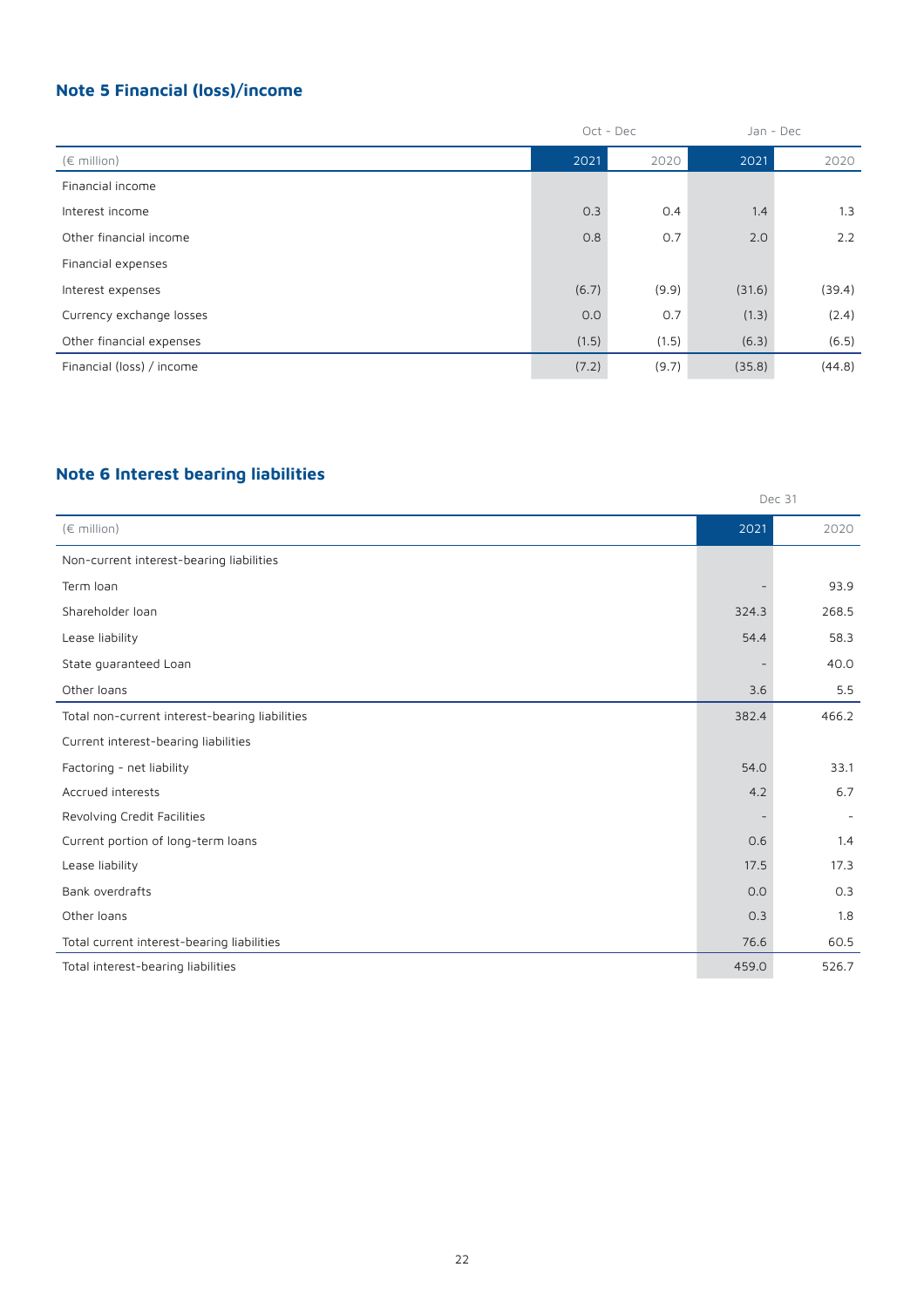## **Note 6 Interest bearing liabilities (cont.)**

#### **Bonds emission and shareholders loans**

On May 7, 2021, following the bonds emission, the term loan was reimbursed. A new loan (PIK Loan) of €50 million was raised by Compact Midco 2 B.V., indirect parent of Compact Bidco B.V. and Consolis Group. The cash was then cascaded to Compact Bidco B.V. by capital injection

On May 7, 2021 Compact Bidco B.V., parent of Consolis Group, has completed the raising of a €300 million bond, and the raising of a €75 million revolving credit facility.

The debt included in the books of Compact Bidco B.V. and a part of the cash from the capital injection of Compact Midco 2 B.V. (via Compact Midco 3 B.V.) was then cascaded to Consolis Group through a shareholder financing. The shareholder loan strictly reflects the same terms and conditions than those included in the SFA financing concluded between Compact Bidco B.V. and borrowers. with the exception of the interest rates. The intercompany loans bear interest at a fix rate of 6.58%.

#### **Reimbursement of previous loans**

As part of the re financing, a previous term loan (also cascaded down as shareholder loans) was reinbursed in May 2021. The state guaranteed loan that Consolis drew April 2020 was also repaid in May 2021.

#### **Note 7 Alternative performance measures**

Consolis presents certain financial measures in the interim report that are not defined according to IFRS. The Company believes that these measures provide valuable supplemental information to bondholders and the Company's management as they allow for evaluation of trends and the Company's performance. Since all companies do not calculate financial measures in the same way these are not always comparable to measures used by other companies. These financial measures should therefore not be considered as a replacement for measurements as defined under IFRS.

| <b>Metric</b>                                 | <b>Definition</b>                                                                                                                                                                        | <b>Purpose</b>                                                                                                                                                                                                                        |
|-----------------------------------------------|------------------------------------------------------------------------------------------------------------------------------------------------------------------------------------------|---------------------------------------------------------------------------------------------------------------------------------------------------------------------------------------------------------------------------------------|
| Order book                                    | The aggregate amount of the transaction price allo-<br>cated to the unsatisfied performance obligations. or to<br>the unsatisfied part of partially satisfied performance<br>obligations | The key figure used to monitor revenues ex-<br>pectation for the coming periods                                                                                                                                                       |
| Order intake                                  | Signed contracts in the period                                                                                                                                                           | The key figure used to monitor revenues ex-<br>pectation for the coming periods                                                                                                                                                       |
| Book-to-bill ratio                            | Ratio between the period's order intake and sales                                                                                                                                        | The key figure used to monitor revenues ex-<br>pectation on evaluation of the order book. A<br>ratio of 1 or more indicates a growing order<br>book, where a ratio below 1 indicates that<br>we "consume" more orders than we take in |
| Growth (%)                                    | Growth consists of the increase in sales in relation to<br>the comparative period.<br>The period's increase in net sales/Net sales in the<br>period of comparison                        | This key figure is used to follow up the<br>company's sales increase                                                                                                                                                                  |
| Acquired growth (%)                           | The period's net sales growth from acquisitions/the<br>comparative period's net sales                                                                                                    | The key figure used to monitor the propor-<br>tion of the company's sales growth gener-<br>ated through acquisitions                                                                                                                  |
| Foreign exchange (fx)<br>effect on growth (%) | The increase in net sales for the period attributable to<br>change in exchange rates/Net sales in the compara-<br>tive period                                                            | The key figure used to monitor the propor-<br>tion of the company's sales growth gener-<br>ated through exchange-rate fluctuations                                                                                                    |
| Organic growth (%)                            | The increase in net sales for the period adjusted for<br>acquisitions. divestments and currency/Net sales in<br>the comparative period                                                   | This key figure is used when analysing un-<br>derlying sales growth driven by comparable<br>operations between different periods                                                                                                      |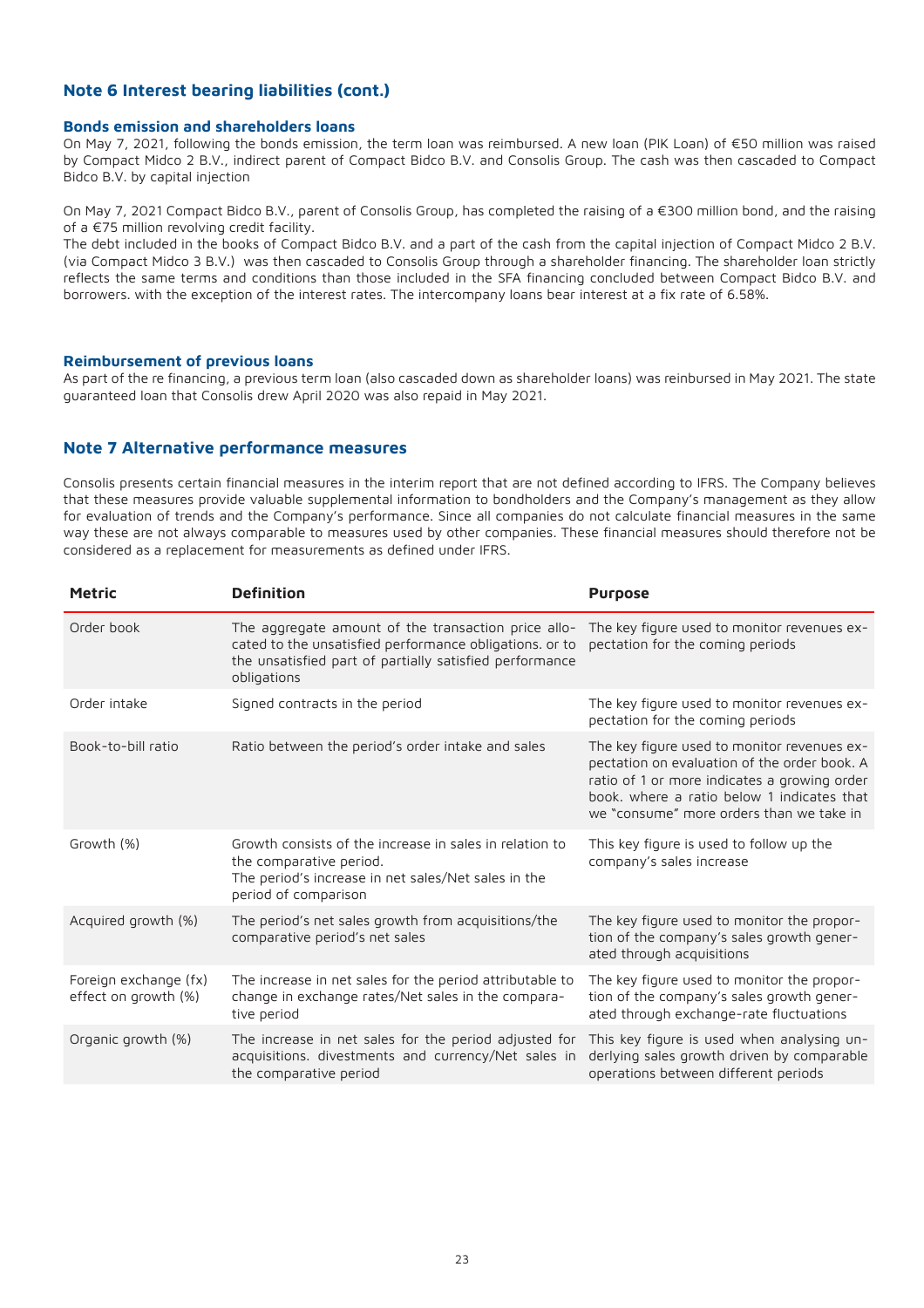## **Note 7 Alternative performance measures (cont)**

| <b>Metric</b>                                 | <b>Definition</b>                                                                                                                                                                                                                                                                                                                                                                                                                                                               | <b>Purpose</b>                                                                                                                                                                                                                                                                                                                             |
|-----------------------------------------------|---------------------------------------------------------------------------------------------------------------------------------------------------------------------------------------------------------------------------------------------------------------------------------------------------------------------------------------------------------------------------------------------------------------------------------------------------------------------------------|--------------------------------------------------------------------------------------------------------------------------------------------------------------------------------------------------------------------------------------------------------------------------------------------------------------------------------------------|
| Operating profit (EBIT)                       | Profit for the period before financial items and tax<br>Total operating income - Operating expenses                                                                                                                                                                                                                                                                                                                                                                             | The key figure used to monitor the compa-<br>ny's profit generated by operating activities.<br>This key figure enables comparisons of prof-<br>itability between companies/industries                                                                                                                                                      |
| Items affecting<br>comparability              | Items related to events in the company's operations<br>that impact comparability with profit during other pe-<br>riods                                                                                                                                                                                                                                                                                                                                                          | The key figure of Items affecting compara-<br>bility is used to achieve a fair comparison<br>of the underlying development of business<br>operations                                                                                                                                                                                       |
| <b>EBITDA</b>                                 | Operating profit before depreciation. amortization and<br>impairment of intangible and tangible assets<br>Operating profit (EBIT) + Depreciation. amortization<br>and impairment of tangible and intangible assets                                                                                                                                                                                                                                                              | The key figure used to follow up the compa-<br>ny's profit generated by operating activities.<br>This key figure enables comparisons of prof-<br>itability between companies/industries                                                                                                                                                    |
| Adjusted EBITDA                               | Operating profit before depreciation/amortization and<br>impairment of intangible and tangible assets adjusted<br>for items from such events in the company's opera-<br>tions that affect comparisons with profit from other<br>periods<br>EBITDA + Items affecting comparability                                                                                                                                                                                               | The key figure of Items affecting compara-<br>bility is used to achieve a fair comparison<br>of the underlying development of business<br>operations                                                                                                                                                                                       |
| Operating cash flow                           | Total cash flow from operating activities excluding tax.<br>net financial items and items affecting comparability.<br>as well as cash flow from investing activities excluding<br>acquisitions and divestments of operations<br>Adjusted EBITDA + Changes in working capital + Cash<br>flow from investing activities excl. acquisitions and di-<br>vestments of subsidiaries + adjustments for cash flow<br>from investing activities related to increased capacity/<br>growth | This key figure shows the cash flow from<br>the company's operations excluding busi-<br>ness combinations. company divestments.<br>financing. tax and items affecting compara-<br>bility and is used to follow up whether the<br>company is able to generate a sufficiently<br>positive cash flow to maintain and expand<br>its operations |
| Free cash flow                                | Total cash flow from operating activities and cash flow<br>from investing activities excluding acquisitions and di-<br>vestments of operations<br>Cash flow from operating activities + Cash flow from<br>investing activities excluding acquisitions and sales of<br>subsidiaries                                                                                                                                                                                              | This key figure shows cash flow from oper-<br>ating activities including cash flow from in-<br>vesting activities excluding acquisitions and<br>divestments of operations and is used be-<br>cause it is a relevant measure for investors<br>to be able to understand the Group's cash<br>flow from operating activities                   |
| Cash conversion (%)                           | Cash conversion as a percentage is defined as operat-<br>ing cash flow divided by adjusted EBITDA<br>Operating cash flow/Adjusted EBITDA                                                                                                                                                                                                                                                                                                                                        | The key figure used as an efficiency mea-<br>sure of the proportion of a company's profit<br>that is converted to cash. Cash conversion<br>is mainly followed on a twelve-month basis                                                                                                                                                      |
| Net debt                                      | The Group's interest-bearing liabilities excluding pen-<br>sion provisions adjusted for cash and cash equivalents<br>Interest-bearing liabilities - cash and cash equivalents                                                                                                                                                                                                                                                                                                   | This key figure is a measure of the compa-<br>ny's debt/equity ratio and is used by the<br>company to assess its capacity to meet its<br>financial commitments                                                                                                                                                                             |
| debt<br>/Adjusted<br>Net<br><b>EBITDA LTM</b> | Net debt/Adjusted EBITDA LTM is a measure of the The key figure used to monitor the level of<br>debt/equity ratio defined as the closing balance for net the company's indebtedness<br>debt in relation to LTM adjusted EBITDA                                                                                                                                                                                                                                                  |                                                                                                                                                                                                                                                                                                                                            |